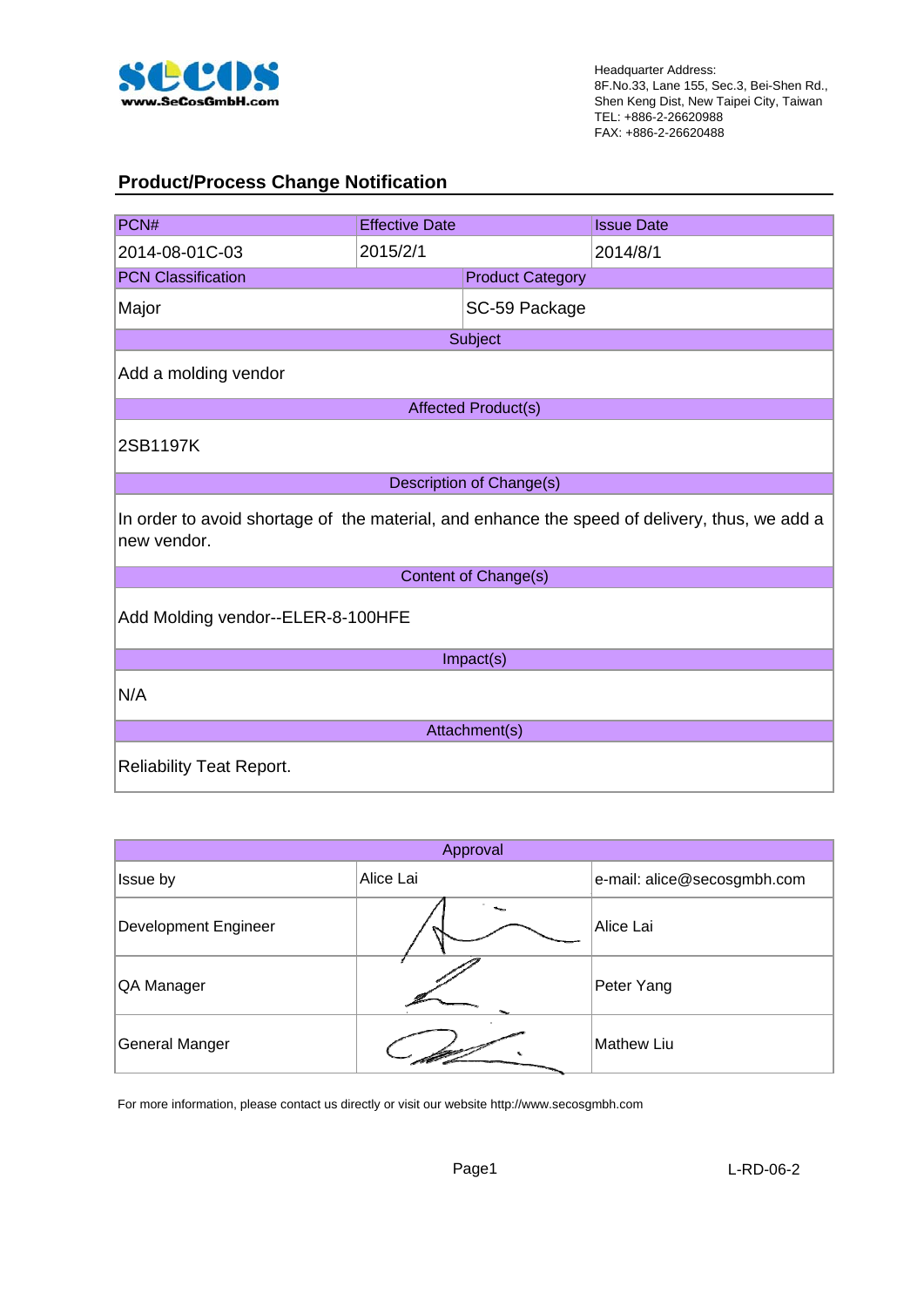

## **Reliability Testing Summary Report**

Date: 2014/06/30 Document No.: SH14 -06- 56 **Test Item P/N Test Condition (LTPD) Sample Numbers Allow Fall Numbers Fall Numbers Result** HTRB High Temp Reverse Bias 2SB1197K  $100 \pm 5^{\circ}$ C, 80%VR,<br>T = 1000hrs  $T = 1000 \text{hrs}$  77 0 0 ACC HTSL High Temperature Storage Life  $2SB1197K$  150℃, T = 1000 hrs 77 0 0 0 ACC **PCT** Pressure Cooker Test  $2SB1197K$   $121°C, 29.7PSIG, 168 hrs$  $168 \text{ hrs}$ , 168 hrs 168 hrs 168 hrs 168 hrs 168 hrs 168 hrs 168 hrs 168 hrs 168 hrs 168 hrs 168 hrs 168 hrs 168 hrs 168 hrs 168 hrs 168 hrs 168 hrs 168 hrs 168 hrs 168 hrs 168 hrs 168 hrs 168 hrs 168 hrs 168 hrs 168 hrs 1 **TCT** Temperature Cycle Test 2SB1197K -55℃/30min, 150℃/30min, For 1000 Cycle 77 | 0 | 0 | ACC THT High Temperature High Humidity Test 2SB1197K 85 ± 2°C, RH=85±5%,  $1000 \text{ hrs}$  1000 hrs 1000 hrs 1000 hrs 1000 hrs 200 m H3TRB High Temper High Humidity Reverse Bies Test 2SB1197K  $85 \pm 2^{\circ}$ C, RH=85±5%,<br>1000 hrs  $1000 \text{ hrs}$  1000 hrs 1000 hrs 1000 hrs 1000 hrs 200 m Solderability 2SB1197K  $245 \pm 5^{\circ}$ C, 5Sec the inspected area of each lead must have 95% solder coverage minimum 10 0 0 ACC **Testing Start Date: 2014.05.05 Testing End Date: 2014.06.30 Tester: Leo Hsia Approval: Peter Yang Judgment:** ■ qualified □ unqualified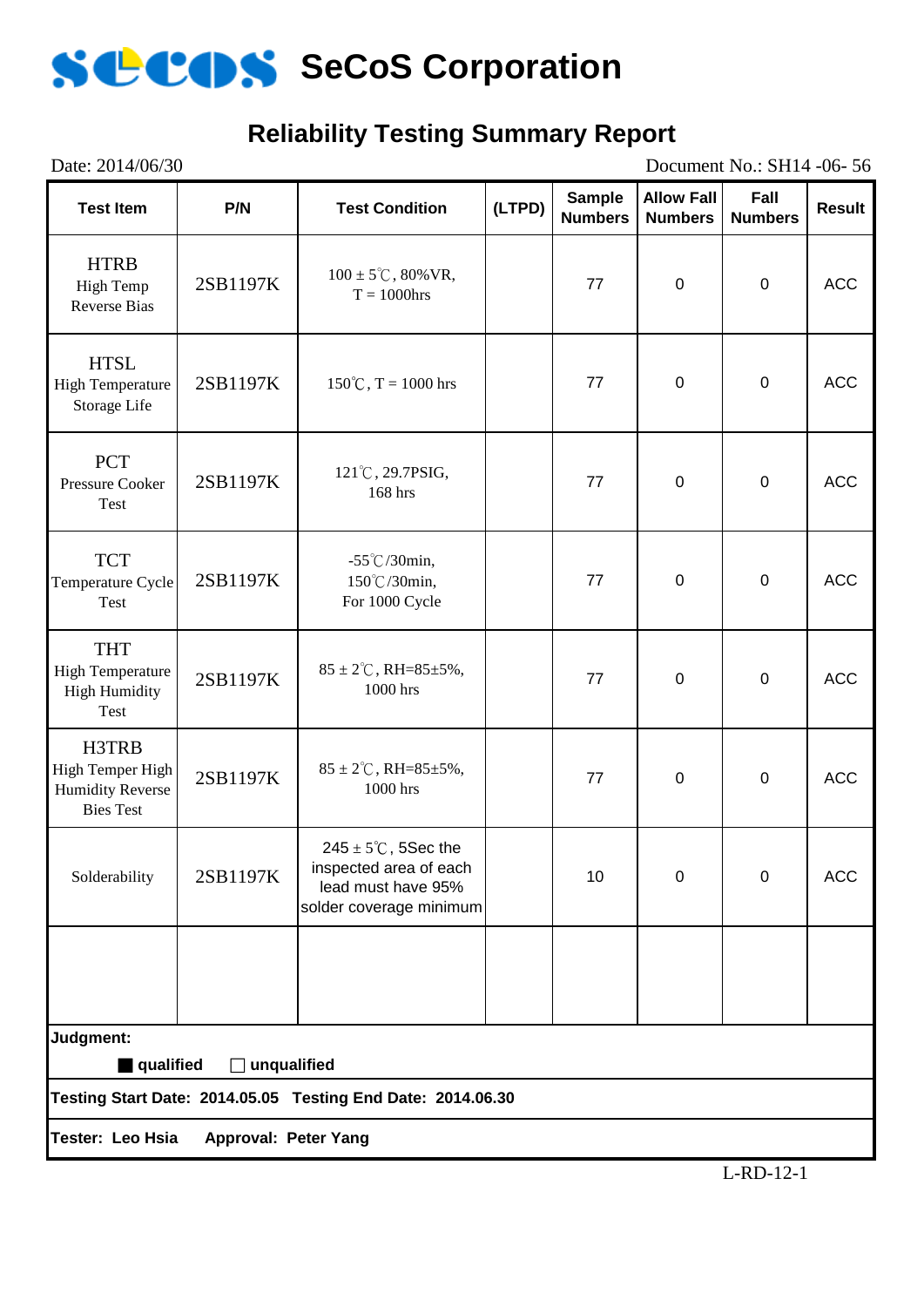

## **Electrical Test Data**

Report No : T140630-056 Part No : 2SB1197K Test Equipment: JUNO Test System DTS-1000 Test Condition: 25℃ Test Date: 2014.05.05 ~ 2014.05.05 Test Standard : Specifications Operator: Leo Hsia Test Condition : V(BR)CEO > -32V, 120 < HFE < 390, VCE(sat) < -500mV

| N <sub>o</sub> | $V_{(BR)CEO} (V)$ | hFE   | $VCE(sat)$ $(mV)$ |
|----------------|-------------------|-------|-------------------|
| $\mathbf{1}$   | $-45.30V$         | 299.7 | $-136.0mV$        |
| $\overline{2}$ | $-42.40V$         | 281.9 | $-135.6mV$        |
| 3              | $-42.40V$         | 277.9 | $-141.9mV$        |
| $\overline{4}$ | $-45.30V$         | 315.9 | $-141.6mV$        |
| 5              | $-42.50V$         | 310.8 | $-136.3mV$        |
| 6              | $-45.50V$         | 301.9 | $-134.8mV$        |
| $\overline{7}$ | $-45.20V$         | 311.5 | $-134.2mV$        |
| 8              | $-45.60V$         | 276.2 | $-135.1mV$        |
| 9              | $-43.10V$         | 296.5 | $-131.5mV$        |
| 10             | $-45.10V$         | 311.2 | $-137.9mV$        |
| 11             | $-43.00V$         | 297.0 | $-131.1mV$        |
| 12             | $-45.60V$         | 307.6 | $-137.2mV$        |
| 13             | $-44.00V$         | 294.7 | $-132.8mV$        |
| 14             | $-42.30V$         | 315.9 | $-139.1mV$        |
| 15             | $-42.50V$         | 276.1 | $-138.5mV$        |
| 16             | $-42.90V$         | 289.2 | $-142.9mV$        |
| 17             | $-43.70V$         | 306.4 | $-134.4mV$        |
| 18             | $-43.30V$         | 315.8 | $-141.8mV$        |
| 19             | $-45.60V$         | 285.4 | $-131.9mV$        |
| 20             | $-43.60V$         | 304.2 | $-139.2mV$        |
| 21             | $-46.60V$         | 282.1 | $-132.2mV$        |
| 22             | $-46.10V$         | 282.9 | $-140.6mV$        |
| 23             | $-44.00V$         | 275.2 | $-132.4mV$        |
| 24             | $-45.00V$         | 300.2 | $-138.7mV$        |
| 25             | $-45.50V$         | 277.2 | $-132.2mV$        |
| 26             | -45.40V           | 290.6 | $-140.3mV$        |
| 27             | $-44.50V$         | 309.2 | $-140.1mV$        |
| 28             | $-46.10V$         | 314.5 | $-141.9mV$        |
| 29             | $-43.30V$         | 299.1 | $-139.7mV$        |
| 30             | $-45.40V$         | 319.1 | $-131.8mV$        |
| 31             | $-43.20V$         | 306.3 | $-139.3mV$        |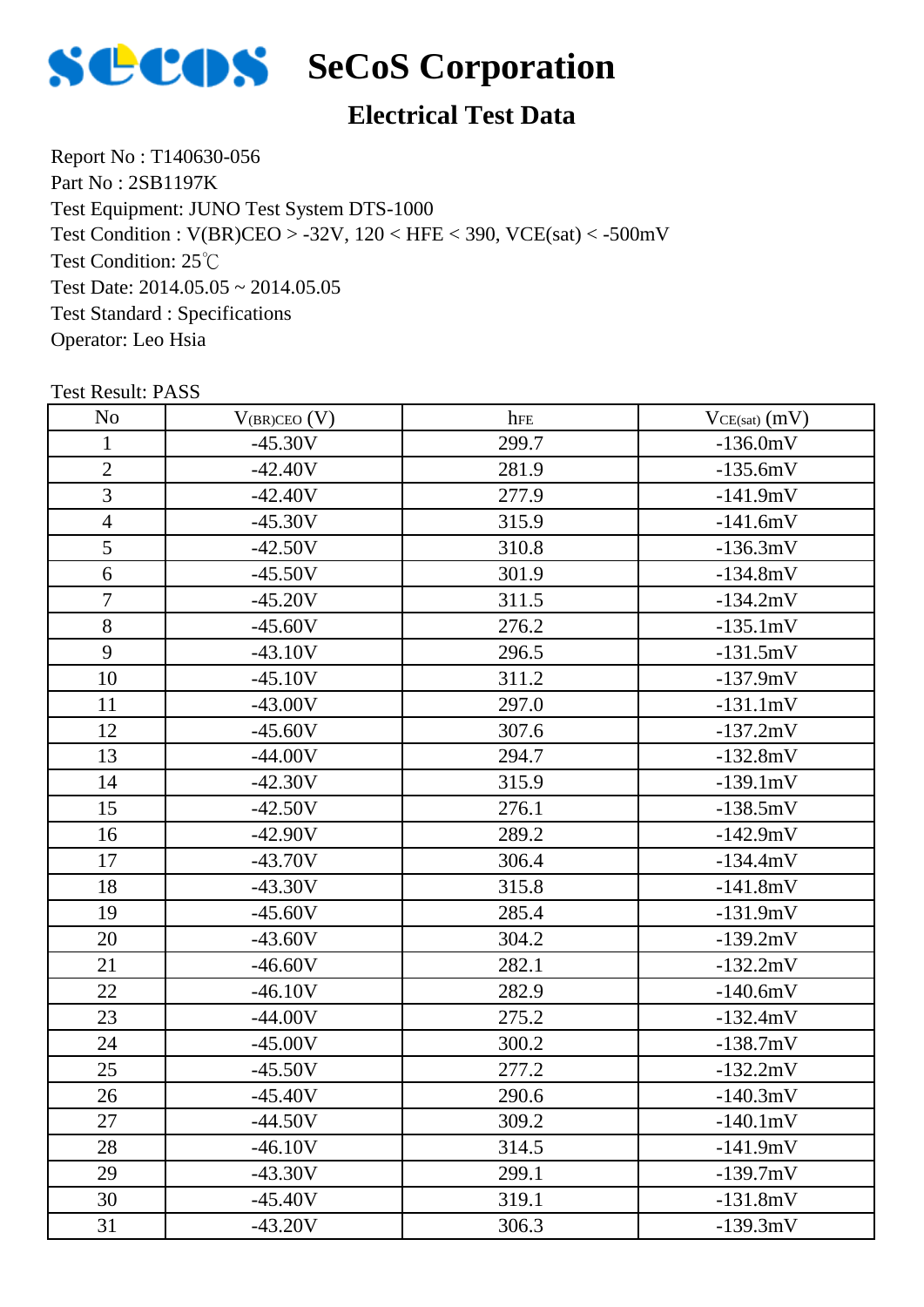

## **Electrical Test Data**

Report No : T140630-056 Part No : 2SB1197K Test Equipment: JUNO Test System DTS-1000 Test Condition: 25℃ Test Date: 2014.05.05 ~ 2014.05.05 Test Standard : Specifications Operator: Leo Hsia Test Condition : V(BR)CEO > -32V, 120 < HFE < 390, VCE(sat) < -500mV

| N <sub>o</sub> | $V_{(BR)CEO} (V)$ | hFE   | $VCE(sat)$ $(mV)$ |
|----------------|-------------------|-------|-------------------|
| 32             | $-42.80V$         | 317.0 | $-136.8mV$        |
| 33             | $-43.20V$         | 289.3 | $-137.3mV$        |
| 34             | $-44.90V$         | 283.2 | $-137.9mV$        |
| 35             | $-46.50V$         | 299.7 | $-141.6mV$        |
| 36             | $-46.10V$         | 297.9 | $-134.2mV$        |
| 37             | $-44.50V$         | 277.0 | $-132.1mV$        |
| 38             | $-45.20V$         | 300.3 | $-134.3mV$        |
| 39             | $-44.20V$         | 286.7 | $-132.2mV$        |
| 40             | $-45.80V$         | 316.0 | $-136.0mV$        |
| 41             | $-42.90V$         | 290.3 | $-134.7mV$        |
| 42             | $-45.90V$         | 310.3 | $-135.9mV$        |
| 43             | $-42.30V$         | 313.2 | $-138.0mV$        |
| 44             | $-42.60V$         | 308.8 | $-141.6mV$        |
| 45             | $-43.60V$         | 281.0 | $-139.4mV$        |
| 46             | $-45.50V$         | 292.8 | $-131.5mV$        |
| 47             | $-42.90V$         | 298.1 | $-139.7mV$        |
| 48             | $-44.50V$         | 293.3 | $-142.7mV$        |
| 49             | $-45.10V$         | 283.9 | $-132.4mV$        |
| 50             | $-45.30V$         | 279.9 | $-133.9mV$        |
| 51             | $-43.90V$         | 284.0 | $-133.2mV$        |
| 52             | $-42.50V$         | 275.7 | $-133.8mV$        |
| 53             | $-45.50V$         | 282.8 | $-142.1mV$        |
| 54             | $-44.40V$         | 279.2 | $-136.3mV$        |
| 55             | $-43.50V$         | 308.0 | $-141.5mV$        |
| 56             | $-45.50V$         | 307.1 | $-131.7mV$        |
| 57             | $-45.40V$         | 275.9 | $-133.9mV$        |
| 58             | $-42.80V$         | 281.3 | $-131.1mV$        |
| 59             | $-42.60V$         | 299.6 | $-141.6mV$        |
| 60             | $-43.60V$         | 299.3 | $-133.5mV$        |
| 61             | $-43.50V$         | 314.3 | $-139.0mV$        |
| 62             | $-44.20V$         | 308.2 | $-142.1mV$        |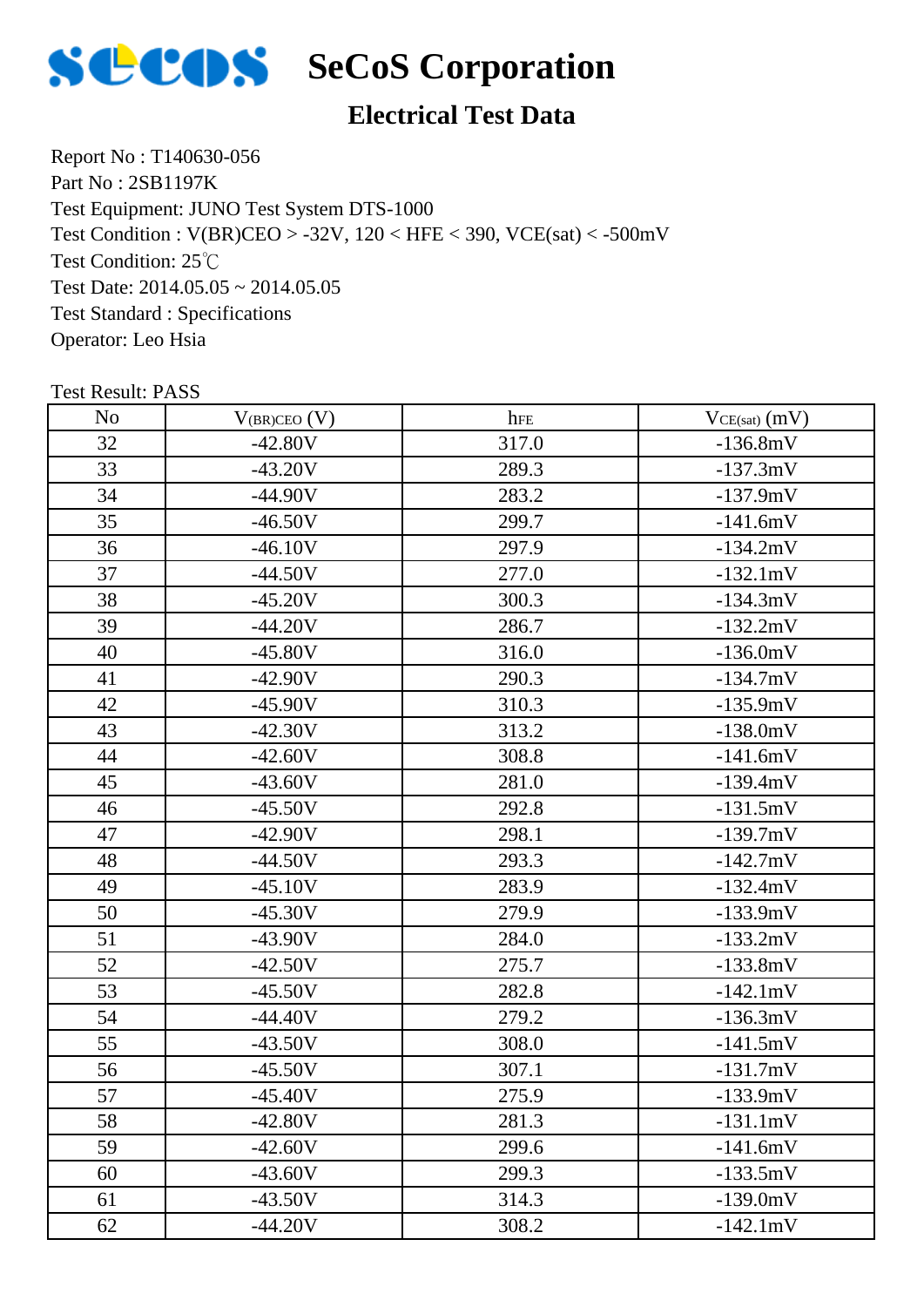

## **Electrical Test Data**

Report No : T140630-056 Part No : 2SB1197K Test Equipment: JUNO Test System DTS-1000 Test Condition: 25℃ Test Date:  $2014.05.05 \approx 2014.05.05$ Test Standard : Specifications Operator: Leo Hsia Test Condition : V(BR)CEO > -32V, 120 < HFE < 390, VCE(sat) < -500mV

Test Result: PASS

| N <sub>o</sub> | $V_{(BR)CEO} (V)$ | hFE   | $VCE(sat)$ (mV) |
|----------------|-------------------|-------|-----------------|
| 63             | $-42.90V$         | 288.5 | $-134.7mV$      |
| 64             | $-46.00V$         | 284.1 | $-132.8mV$      |
| 65             | $-44.80V$         | 312.8 | $-134.5mV$      |
| 66             | $-45.40V$         | 287.5 | $-142.8mV$      |
| 67             | $-46.60V$         | 290.0 | $-139.0mV$      |
| 68             | $-45.50V$         | 298.2 | $-140.4mV$      |
| 69             | $-42.80V$         | 292.0 | $-132.5mV$      |
| 70             | $-45.60V$         | 284.7 | $-140.7mV$      |
| 71             | $-42.60V$         | 282.5 | $-134.4mV$      |
| 72             | $-44.50V$         | 306.4 | $-134.0mV$      |
| 73             | $-46.20V$         | 318.4 | $-136.8mV$      |
| 74             | $-44.00V$         | 304.8 | $-132.1mV$      |
| 75             | $-43.20V$         | 291.3 | $-135.8mV$      |
| 76             | $-43.20V$         | 279.6 | $-136.9mV$      |
| 77             | $-43.40V$         | 308.8 | $-140.7mV$      |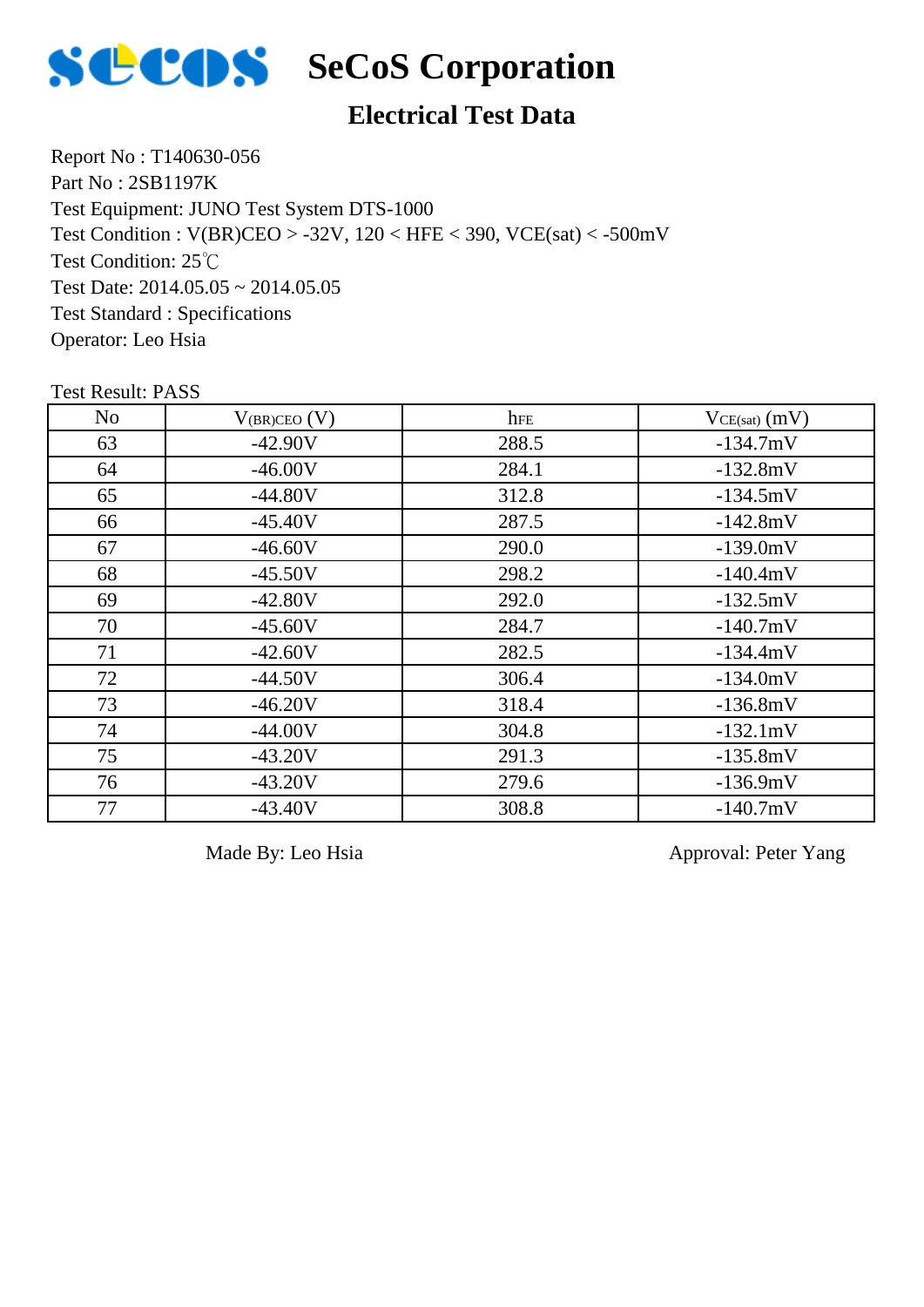

## **High Temperature Reverse Bias Test Data**

Report No : T140630-056 Part No : 2SB1197K Test Equipment: JUNO Test System DTS-1000 Test Condition:  $100 \pm 5^{\circ}$ C,  $80\%$  VR, T = 1000 hrs Test Date: 2014.05.05 ~ 2014.06.15 Test Standard : JESD22 STANDARD Method-A108 Operator: Leo Hsia Test Condition : V(BR)CEO > -32V, 120 < HFE < 390, VCE(sat) < -500mV

|                |                   | <b>Before</b> |                   |                     | After |                   |
|----------------|-------------------|---------------|-------------------|---------------------|-------|-------------------|
| N <sub>o</sub> | $V_{(BR)CEO} (V)$ | hFE           | $VCE(sat)$ $(mV)$ | $V_{(BR)CEO}$ $(V)$ | hFE   | $VCE(sat)$ $(mV)$ |
| $\mathbf{1}$   | $-44.50V$         | 293.4         | $-132.3mV$        | $-46.40V$           | 290.8 | $-137.6mV$        |
| $\overline{2}$ | $-43.30V$         | 304.8         | $-140.4mV$        | $-45.30V$           | 301.6 | $-139.9mV$        |
| $\overline{3}$ | $-45.20V$         | 285.9         | $-138.2mV$        | $-43.60V$           | 282.8 | $-132.7mV$        |
| $\overline{4}$ | $-42.50V$         | 278.2         | $-135.0mV$        | $-45.70V$           | 278.3 | $-141.6mV$        |
| 5              | $-42.60V$         | 309.3         | $-140.2mV$        | $-45.20V$           | 307.1 | $-134.0mV$        |
| 6              | $-43.30V$         | 294.8         | $-139.9mV$        | $-45.20V$           | 304.9 | $-134.3mV$        |
| $\overline{7}$ | $-46.20V$         | 312.7         | $-133.5mV$        | $-42.30V$           | 318.8 | $-131.0mV$        |
| 8              | $-46.50V$         | 297.7         | $-131.4mV$        | $-42.60V$           | 282.1 | $-131.1mV$        |
| 9              | $-42.80V$         | 285.5         | $-142.7mV$        | $-44.10V$           | 288.0 | $-141.8mV$        |
| 10             | $-44.30V$         | 310.7         | $-137.4mV$        | $-44.30V$           | 317.5 | $-141.2mV$        |
| 11             | $-42.30V$         | 308.0         | $-140.3mV$        | $-45.30V$           | 297.6 | $-141.8mV$        |
| 12             | $-44.50V$         | 291.1         | $-138.6mV$        | $-44.20V$           | 306.1 | $-140.6mV$        |
| 13             | $-44.90V$         | 304.5         | $-140.7mV$        | $-45.10V$           | 311.6 | $-133.2mV$        |
| 14             | $-46.30V$         | 292.1         | $-140.2mV$        | $-44.50V$           | 294.3 | $-137.5mV$        |
| 15             | $-45.00V$         | 295.4         | $-137.1mV$        | $-43.50V$           | 298.6 | $-134.5mV$        |
| 16             | $-43.70V$         | 296.2         | $-133.6mV$        | $-43.00V$           | 318.3 | $-138.6mV$        |
| 17             | $-46.30V$         | 282.2         | $-132.4mV$        | $-42.80V$           | 286.9 | $-133.2mV$        |
| 18             | $-43.70V$         | 295.4         | $-131.7mV$        | $-44.50V$           | 293.1 | $-137.1mV$        |
| 19             | $-42.60V$         | 293.6         | $-139.8mV$        | $-43.90V$           | 291.3 | $-137.8mV$        |
| 20             | $-46.70V$         | 282.3         | $-140.8mV$        | $-42.80V$           | 319.7 | $-142.2mV$        |
| 21             | $-45.30V$         | 277.2         | $-140.4mV$        | $-46.60V$           | 290.9 | $-142.3mV$        |
| 22             | $-44.10V$         | 319.4         | $-137.8mV$        | $-45.90V$           | 275.4 | $-140.2mV$        |
| 23             | $-42.60V$         | 317.9         | $-133.9mV$        | $-45.80V$           | 287.0 | $-140.1mV$        |
| 24             | $-45.90V$         | 297.8         | $-138.4mV$        | $-46.30V$           | 309.0 | $-141.5mV$        |
| 25             | $-43.10V$         | 281.6         | $-131.1mV$        | $-45.20V$           | 311.2 | $-136.7mV$        |
| 26             | $-42.50V$         | 310.8         | $-140.4mV$        | $-43.50V$           | 316.5 | $-136.4mV$        |
| 27             | $-45.10V$         | 277.8         | $-133.6mV$        | $-42.50V$           | 281.3 | $-139.6mV$        |
| 28             | $-44.90V$         | 314.8         | $-136.1mV$        | $-45.30V$           | 286.4 | $-137.3mV$        |
| 29             | $-44.30V$         | 301.9         | $-133.2mV$        | $-42.30V$           | 280.5 | $-133.5mV$        |
| 30             | $-45.80V$         | 314.0         | $-131.1mV$        | $-42.60V$           | 297.1 | $-132.2mV$        |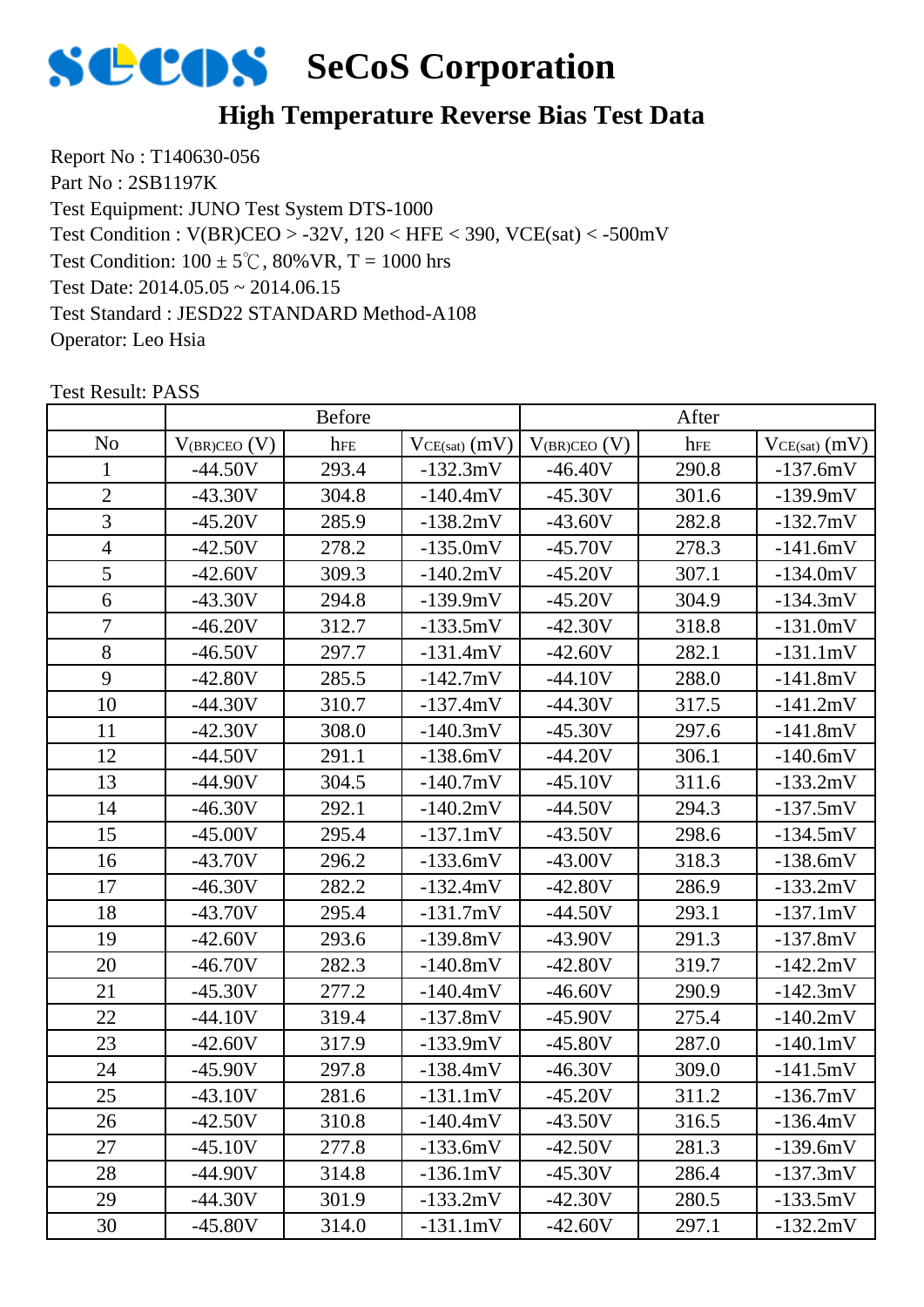

## **High Temperature Reverse Bias Test Data**

Report No : T140630-056 Part No : 2SB1197K Test Equipment: JUNO Test System DTS-1000 Test Condition:  $100 \pm 5^{\circ}$ C,  $80\%$  VR, T = 1000 hrs Test Date: 2014.05.05 ~ 2014.06.15 Test Standard : JESD22 STANDARD Method-A108 Operator: Leo Hsia Test Condition : V(BR)CEO > -32V, 120 < HFE < 390, VCE(sat) < -500mV

|                |                   | <b>Before</b> |                   |                     | After |                   |
|----------------|-------------------|---------------|-------------------|---------------------|-------|-------------------|
| N <sub>o</sub> | $V_{(BR)CEO} (V)$ | hFE           | $VCE(sat)$ $(mV)$ | $V_{(BR)CEO}$ $(V)$ | hFE   | $VCE(sat)$ $(mV)$ |
| 31             | $-43.20V$         | 302.5         | $-133.6mV$        | $-42.90V$           | 303.2 | $-132.9mV$        |
| 32             | $-43.40V$         | 281.2         | $-137.2mV$        | $-46.30V$           | 283.3 | $-136.4mV$        |
| 33             | $-45.90V$         | 288.1         | $-134.8mV$        | $-46.30V$           | 294.3 | $-137.0mV$        |
| 34             | $-42.80V$         | 315.1         | $-137.4mV$        | $-44.80V$           | 295.6 | $-135.1mV$        |
| 35             | $-46.20V$         | 312.1         | $-140.9mV$        | $-43.40V$           | 307.1 | $-141.9mV$        |
| 36             | $-44.20V$         | 298.8         | $-134.6mV$        | $-46.40V$           | 297.8 | $-132.8mV$        |
| 37             | $-44.00V$         | 298.1         | $-142.4mV$        | $-44.60V$           | 285.9 | $-139.7mV$        |
| 38             | $-42.90V$         | 307.8         | $-137.5mV$        | $-46.50V$           | 304.5 | $-132.9mV$        |
| 39             | $-45.90V$         | 291.8         | $-136.4mV$        | $-46.20V$           | 278.9 | $-133.1mV$        |
| 40             | $-44.40V$         | 307.5         | $-136.2mV$        | $-43.70V$           | 311.1 | $-138.3mV$        |
| 41             | $-45.90V$         | 296.7         | $-135.9mV$        | $-43.90V$           | 293.0 | $-136.8mV$        |
| 42             | $-43.50V$         | 303.2         | $-135.0mV$        | $-45.00V$           | 277.1 | $-138.8mV$        |
| 43             | $-43.00V$         | 314.6         | $-137.6mV$        | $-43.20V$           | 281.2 | $-142.7mV$        |
| 44             | $-43.80V$         | 319.0         | $-138.0mV$        | $-43.10V$           | 281.3 | $-137.9mV$        |
| 45             | $-45.30V$         | 311.4         | $-141.3mV$        | $-42.30V$           | 313.0 | $-133.0mV$        |
| 46             | $-45.60V$         | 310.3         | $-136.3mV$        | $-44.60V$           | 309.4 | $-133.9mV$        |
| 47             | $-43.80V$         | 281.4         | $-139.9mV$        | $-45.60V$           | 310.6 | $-133.9mV$        |
| 48             | $-45.40V$         | 307.1         | $-139.6mV$        | $-43.90V$           | 286.2 | $-142.6mV$        |
| 49             | $-43.20V$         | 317.5         | $-136.4mV$        | $-42.60V$           | 305.7 | $-135.9mV$        |
| 50             | $-44.40V$         | 289.6         | $-134.1mV$        | $-45.90V$           | 317.8 | $-135.1mV$        |
| 51             | $-43.50V$         | 292.8         | $-141.3mV$        | $-43.80V$           | 291.3 | $-131.8mV$        |
| 52             | $-44.60V$         | 318.7         | $-136.2mV$        | $-46.30V$           | 295.8 | $-135.0mV$        |
| 53             | $-44.70V$         | 305.1         | $-132.0mV$        | $-43.70V$           | 310.7 | $-136.5mV$        |
| 54             | $-46.10V$         | 292.8         | $-135.9mV$        | $-42.60V$           | 291.1 | $-134.5mV$        |
| 55             | $-45.80V$         | 315.5         | $-133.4mV$        | $-42.70V$           | 309.5 | $-137.1mV$        |
| 56             | $-43.00V$         | 315.1         | $-134.3mV$        | $-43.30V$           | 319.5 | $-140.4mV$        |
| 57             | $-42.40V$         | 317.3         | $-138.4mV$        | $-43.50V$           | 305.3 | $-136.1mV$        |
| 58             | $-42.30V$         | 282.3         | $-137.9mV$        | $-45.30V$           | 305.4 | $-132.4mV$        |
| 59             | $-42.50V$         | 312.2         | $-131.3mV$        | $-42.70V$           | 317.1 | $-135.8mV$        |
| 60             | $-43.20V$         | 298.2         | $-133.4mV$        | $-44.30V$           | 294.2 | $-142.0mV$        |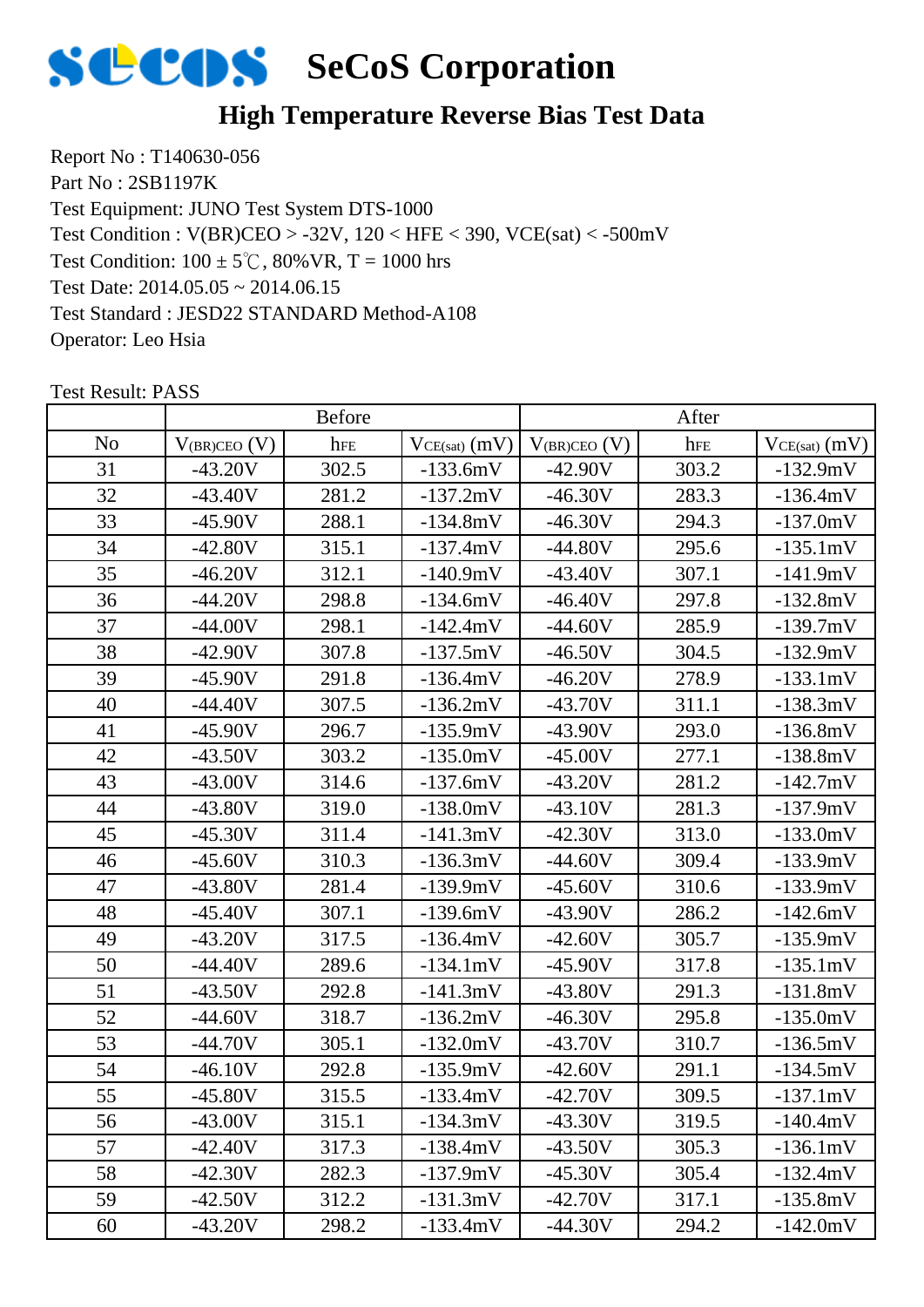

## **High Temperature Reverse Bias Test Data**

Report No : T140630-056 Part No : 2SB1197K Test Equipment: JUNO Test System DTS-1000 Test Condition:  $100 \pm 5^{\circ}$ C,  $80\%$  VR, T = 1000 hrs Test Date: 2014.05.05 ~ 2014.06.15 Test Standard : JESD22 STANDARD Method-A108 Operator: Leo Hsia Test Condition : V(BR)CEO > -32V, 120 < HFE < 390, VCE(sat) < -500mV

 $\begin{array}{c|c|c|c|c} \hline \text{No} & \text{V}_{\text{(BR)CEO (V)}} & \text{here} & \text{V}_{\text{CE(sat)} (mV)} & \text{V}_{\text{(BR)CEO (V)}} & \text{here} & \text{V}_{\text{CE(sat)} (mV)} \hline \end{array}$ Before After 61 -43.10V 297.0 -142.8mV -42.80V 288.4 -134.9mV 62 | -45.80V | 296.6 | -138.0mV | -44.70V | 296.1 | -140.4mV 63 | -45.30V | 277.8 | -141.0mV | -45.40V | 319.9 | -135.6mV 64 | -45.40V | 312.5 | -132.2mV | -44.30V | 283.0 | -140.3mV 65 -44.70V 308.5 -138.8mV -42.40V 297.0 -137.0mV 66 | -44.60V | 294.6 | -137.6mV | -44.20V | 318.9 | -135.1mV 67 | -45.30V | 289.4 | -134.7mV | -45.40V | 291.4 | -136.9mV 68 | -45.70V | 286.5 | -142.0mV | -42.60V | 311.1 | -136.6mV 69 | -45.30V | 318.6 | -139.5mV | -44.70V | 278.7 | -138.0mV 70 | -42.80V | 286.2 | -131.2mV | -42.70V | 314.6 | -138.1mV 71 | -44.70V | 310.4 | -136.6mV | -45.00V | 287.4 | -135.3mV 72 | -45.40V | 289.1 | -135.8mV | -46.30V | 310.7 | -131.1mV 73 | -44.60V | 293.2 | -132.5mV | -42.60V | 294.5 | -138.8mV 74 | -45.00V | 300.7 | -136.7mV | -46.20V | 289.6 | -138.2mV 75 | -42.50V | 277.7 | -143.0mV | -45.00V | 276.7 | -140.0mV 76 | -46.60V | 303.5 | -136.8mV | -42.40V | 295.4 | -134.8mV 77 | -43.20V | 290.5 | -136.4mV | -46.40V | 303.9 | -136.5mV

Test Result: PASS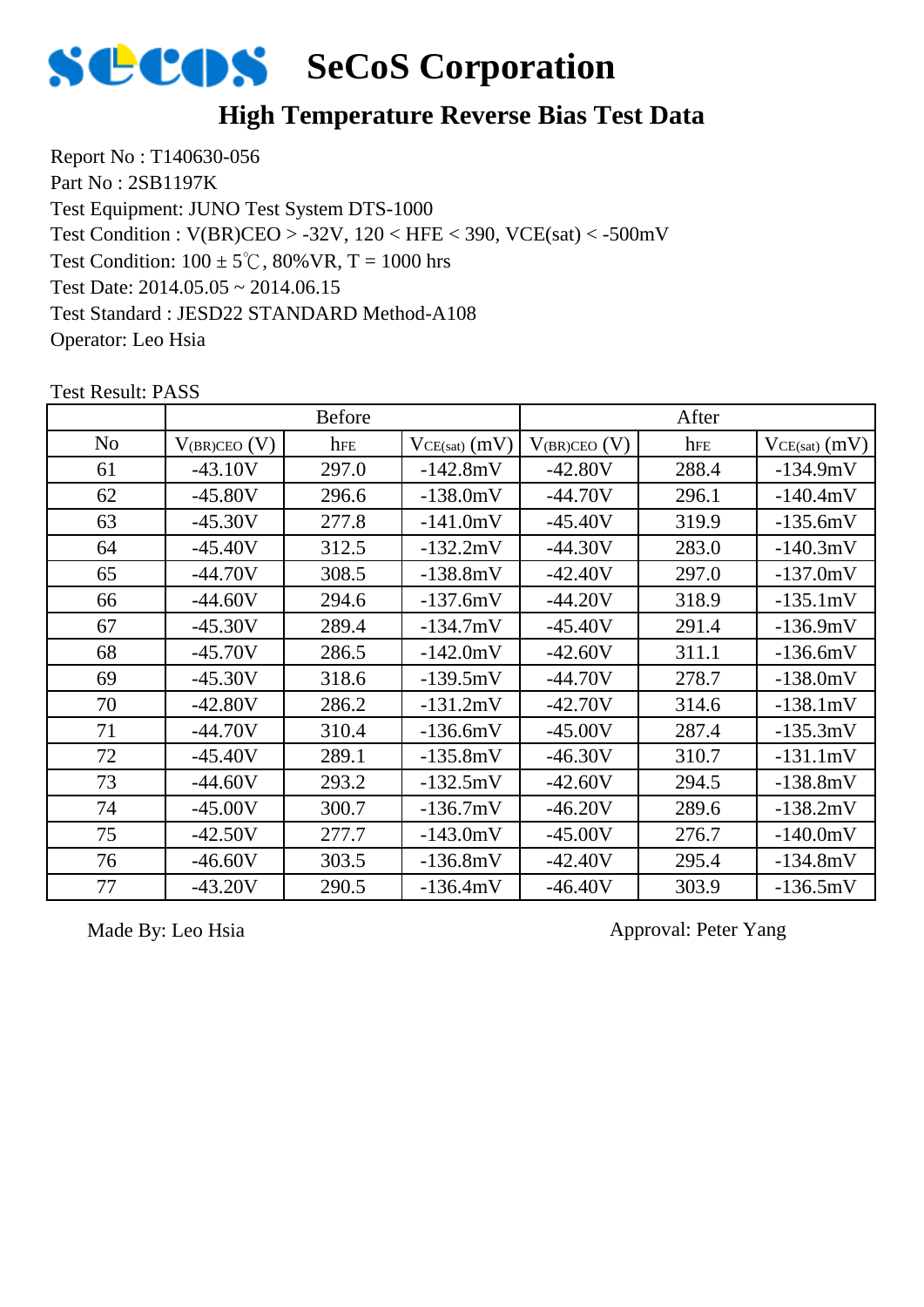

## **High Temperature Storage Life Test Data**

Report No : T140630-056 Part No : 2SB1197K Test Equipment: JUNO Test System DTS-1000 Test Condition: 150℃, 1000Hrs Test Date: 2014.05.05 ~ 2014.06.15 Test Standard : JESD22 STANDARD Method-A103 Operator: Leo Hsia Test Condition : V(BR)CEO > -32V, 120 < HFE < 390, VCE(sat) < -500mV

|                |                   | <b>Before</b> |                 |                     | After |                   |
|----------------|-------------------|---------------|-----------------|---------------------|-------|-------------------|
| N <sub>0</sub> | $V_{(BR)CEO} (V)$ | hFE           | $VCE(sat)$ (mV) | $V_{(BR)CEO}$ $(V)$ | hFE   | $VCE(sat)$ $(mV)$ |
| 1              | $-43.00V$         | 301.1         | $-136.6mV$      | $-43.20V$           | 300.8 | $-139.9mV$        |
| $\mathbf{2}$   | $-45.90V$         | 315.5         | $-142.1mV$      | $-42.90V$           | 295.9 | $-140.3mV$        |
| 3              | $-44.60V$         | 305.8         | $-137.7mV$      | $-45.00V$           | 304.0 | $-135.7mV$        |
| $\overline{4}$ | $-46.20V$         | 296.7         | $-133.0mV$      | $-45.50V$           | 296.7 | $-136.6mV$        |
| 5              | $-44.30V$         | 298.4         | $-131.5mV$      | $-44.80V$           | 314.5 | $-137.9mV$        |
| 6              | $-42.70V$         | 296.6         | $-141.4mV$      | $-42.40V$           | 295.2 | $-142.7mV$        |
| $\overline{7}$ | $-45.90V$         | 281.5         | $-142.1mV$      | $-45.00V$           | 316.6 | $-135.9mV$        |
| 8              | $-42.90V$         | 302.7         | $-141.3mV$      | $-44.10V$           | 298.8 | $-139.4mV$        |
| 9              | $-43.50V$         | 298.1         | $-135.8mV$      | $-44.40V$           | 303.8 | $-140.7mV$        |
| 10             | $-46.50V$         | 289.0         | $-132.6mV$      | $-45.90V$           | 300.7 | $-139.3mV$        |
| 11             | $-45.30V$         | 291.9         | $-142.3mV$      | $-46.30V$           | 318.3 | $-140.7mV$        |
| 12             | $-46.70V$         | 305.0         | $-134.8mV$      | $-45.90V$           | 292.5 | $-133.4mV$        |
| 13             | $-43.30V$         | 307.3         | $-139.2mV$      | $-44.30V$           | 291.3 | $-135.4mV$        |
| 14             | $-43.00V$         | 295.7         | $-136.9mV$      | $-43.50V$           | 283.6 | $-138.2mV$        |
| 15             | $-43.60V$         | 303.5         | $-133.0mV$      | $-43.10V$           | 304.9 | $-134.5mV$        |
| 16             | $-44.50V$         | 278.2         | $-139.5mV$      | $-44.50V$           | 301.8 | $-135.5mV$        |
| 17             | $-44.40V$         | 281.3         | $-131.7mV$      | $-42.40V$           | 283.1 | $-138.3mV$        |
| 18             | $-44.90V$         | 293.8         | $-134.8mV$      | $-46.20V$           | 289.7 | $-131.7mV$        |
| 19             | $-42.40V$         | 275.7         | $-141.4mV$      | $-46.00V$           | 286.3 | $-138.9mV$        |
| 20             | $-45.10V$         | 305.6         | $-134.0mV$      | $-45.10V$           | 294.1 | $-135.0mV$        |
| 21             | $-43.50V$         | 283.7         | $-135.5mV$      | $-44.40V$           | 316.3 | $-133.4mV$        |
| 22             | $-42.80V$         | 294.4         | $-136.9mV$      | $-43.80V$           | 286.3 | $-135.5mV$        |
| 23             | $-42.60V$         | 283.8         | $-133.4mV$      | $-43.70V$           | 302.0 | $-133.7mV$        |
| 24             | $-45.60V$         | 308.0         | $-136.6mV$      | $-45.30V$           | 281.8 | $-138.3mV$        |
| 25             | $-43.00V$         | 303.1         | $-131.0mV$      | -42.60V             | 314.1 | $-141.2mV$        |
| 26             | $-46.10V$         | 297.5         | $-136.4mV$      | $-42.70V$           | 303.5 | $-133.8mV$        |
| 27             | $-45.20V$         | 289.6         | $-137.7mV$      | $-42.30V$           | 306.2 | $-132.1mV$        |
| 28             | $-43.30V$         | 286.7         | $-133.8mV$      | $-43.40V$           | 298.6 | $-142.7mV$        |
| 29             | $-46.10V$         | 279.3         | $-132.9mV$      | $-46.60V$           | 311.0 | $-138.9mV$        |
| 30             | $-42.50V$         | 316.4         | $-133.3mV$      | $-44.80V$           | 317.7 | $-135.5mV$        |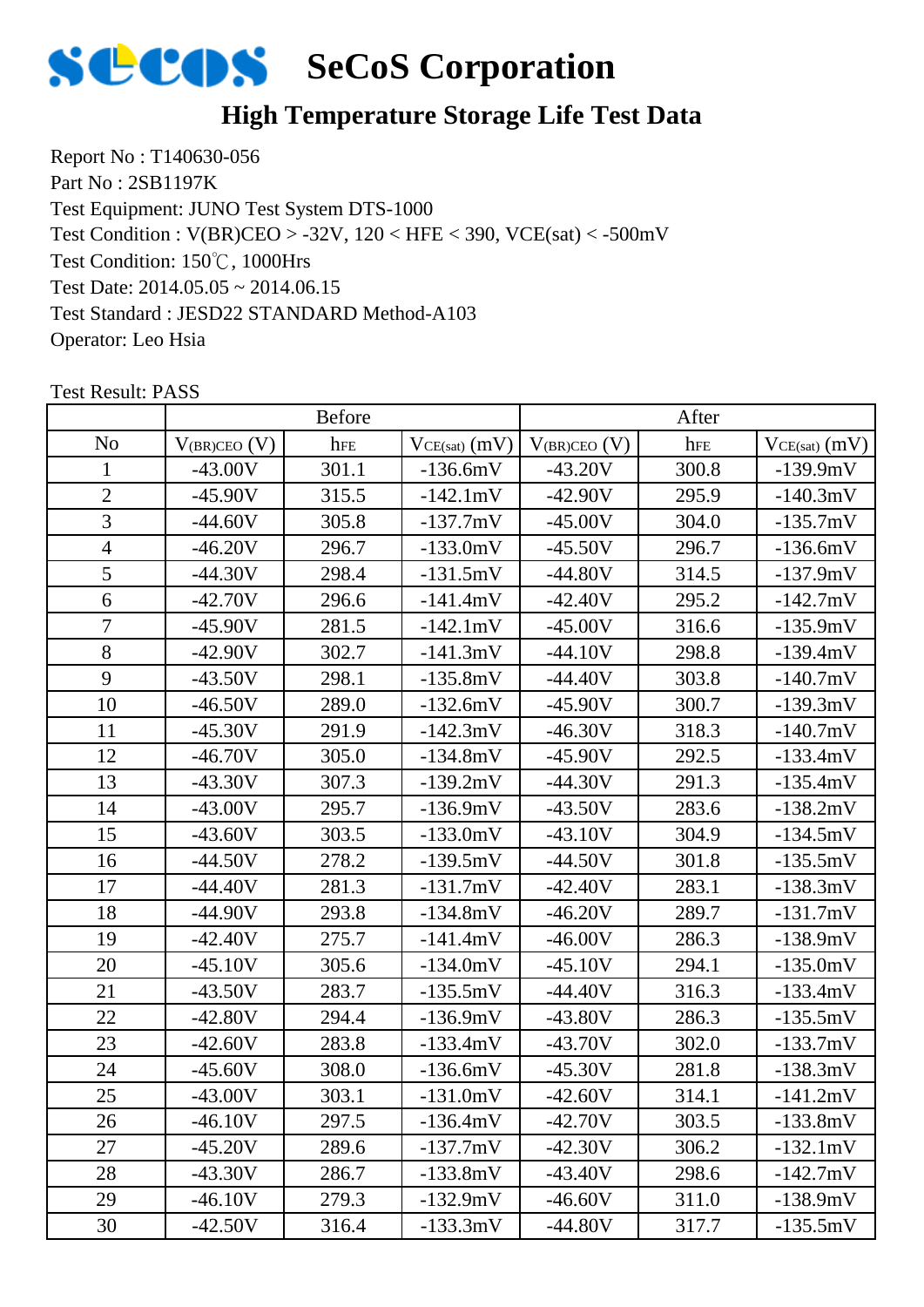

## **High Temperature Storage Life Test Data**

Report No : T140630-056 Part No : 2SB1197K Test Equipment: JUNO Test System DTS-1000 Test Condition: 150℃, 1000Hrs Test Date: 2014.05.05 ~ 2014.06.15 Test Standard : JESD22 STANDARD Method-A103 Operator: Leo Hsia Test Condition : V(BR)CEO > -32V, 120 < HFE < 390, VCE(sat) < -500mV

|                | <b>Before</b>       |       | After           |                   |       |                   |
|----------------|---------------------|-------|-----------------|-------------------|-------|-------------------|
| N <sub>o</sub> | $V_{(BR)CEO}$ $(V)$ | hFE   | $VCE(sat)$ (mV) | $V_{(BR)CEO} (V)$ | hFE   | $VCE(sat)$ $(mV)$ |
| 31             | $-43.10V$           | 308.9 | $-137.0mV$      | $-43.90V$         | 277.3 | $-136.0mV$        |
| 32             | $-45.70V$           | 307.4 | $-139.1mV$      | $-46.40V$         | 310.9 | $-131.1mV$        |
| 33             | $-42.90V$           | 282.3 | $-131.8mV$      | $-44.20V$         | 288.6 | $-137.7mV$        |
| 34             | $-42.80V$           | 282.9 | $-134.8mV$      | $-42.30V$         | 314.6 | $-139.8mV$        |
| 35             | $-42.70V$           | 299.5 | $-133.8mV$      | $-43.40V$         | 276.8 | $-139.1mV$        |
| 36             | $-42.70V$           | 282.8 | $-136.2mV$      | $-43.30V$         | 284.0 | $-141.9mV$        |
| 37             | $-45.40V$           | 292.6 | $-137.9mV$      | $-43.20V$         | 276.0 | $-132.4mV$        |
| 38             | $-43.50V$           | 277.6 | $-134.8mV$      | $-44.30V$         | 288.8 | $-131.3mV$        |
| 39             | $-45.50V$           | 299.3 | $-139.6mV$      | $-44.00V$         | 284.4 | $-135.6mV$        |
| 40             | $-43.30V$           | 293.3 | $-131.8mV$      | $-43.10V$         | 277.9 | $-138.1mV$        |
| 41             | $-43.70V$           | 294.2 | $-136.0mV$      | $-43.60V$         | 293.0 | $-134.5mV$        |
| 42             | $-43.40V$           | 288.2 | $-133.4mV$      | $-44.10V$         | 297.8 | $-131.8mV$        |
| 43             | $-43.20V$           | 306.4 | $-135.2mV$      | $-43.30V$         | 298.2 | $-131.3mV$        |
| 44             | $-42.30V$           | 278.6 | $-142.8mV$      | $-45.20V$         | 318.5 | $-140.8mV$        |
| 45             | $-43.70V$           | 319.0 | $-136.3mV$      | $-43.50V$         | 319.8 | $-142.0mV$        |
| 46             | $-43.10V$           | 282.9 | $-141.7mV$      | $-44.60V$         | 282.5 | $-139.5mV$        |
| 47             | $-46.60V$           | 311.6 | $-139.5mV$      | $-45.40V$         | 317.6 | $-135.0mV$        |
| 48             | $-42.60V$           | 288.1 | $-136.1mV$      | $-44.20V$         | 288.3 | $-132.1mV$        |
| 49             | $-45.50V$           | 317.5 | $-137.6mV$      | $-43.10V$         | 288.3 | $-140.8mV$        |
| 50             | $-44.50V$           | 318.0 | $-138.5mV$      | $-44.60V$         | 318.5 | $-135.5mV$        |
| 51             | $-43.40V$           | 300.1 | $-140.1mV$      | $-42.70V$         | 305.2 | $-133.2mV$        |
| 52             | $-42.80V$           | 298.5 | $-142.5mV$      | $-45.80V$         | 315.5 | $-132.6mV$        |
| 53             | $-42.80V$           | 282.0 | $-132.8mV$      | $-46.30V$         | 298.9 | $-138.0mV$        |
| 54             | $-43.80V$           | 310.2 | $-131.3mV$      | $-42.50V$         | 286.6 | $-142.5mV$        |
| 55             | $-43.10V$           | 295.6 | -141.5mV        | $-46.50V$         | 307.0 | $-139.4mV$        |
| 56             | $-45.70V$           | 290.0 | $-132.3mV$      | $-42.80V$         | 300.1 | $-135.7mV$        |
| 57             | $-45.60V$           | 312.6 | $-142.4mV$      | $-45.00V$         | 289.3 | $-140.1mV$        |
| 58             | $-42.80V$           | 296.0 | $-137.7mV$      | $-45.20V$         | 297.3 | $-139.9mV$        |
| 59             | $-46.30V$           | 278.0 | $-138.6mV$      | $-44.20V$         | 313.1 | $-134.9mV$        |
| 60             | $-45.40V$           | 310.8 | $-132.3mV$      | $-44.10V$         | 316.4 | $-136.5mV$        |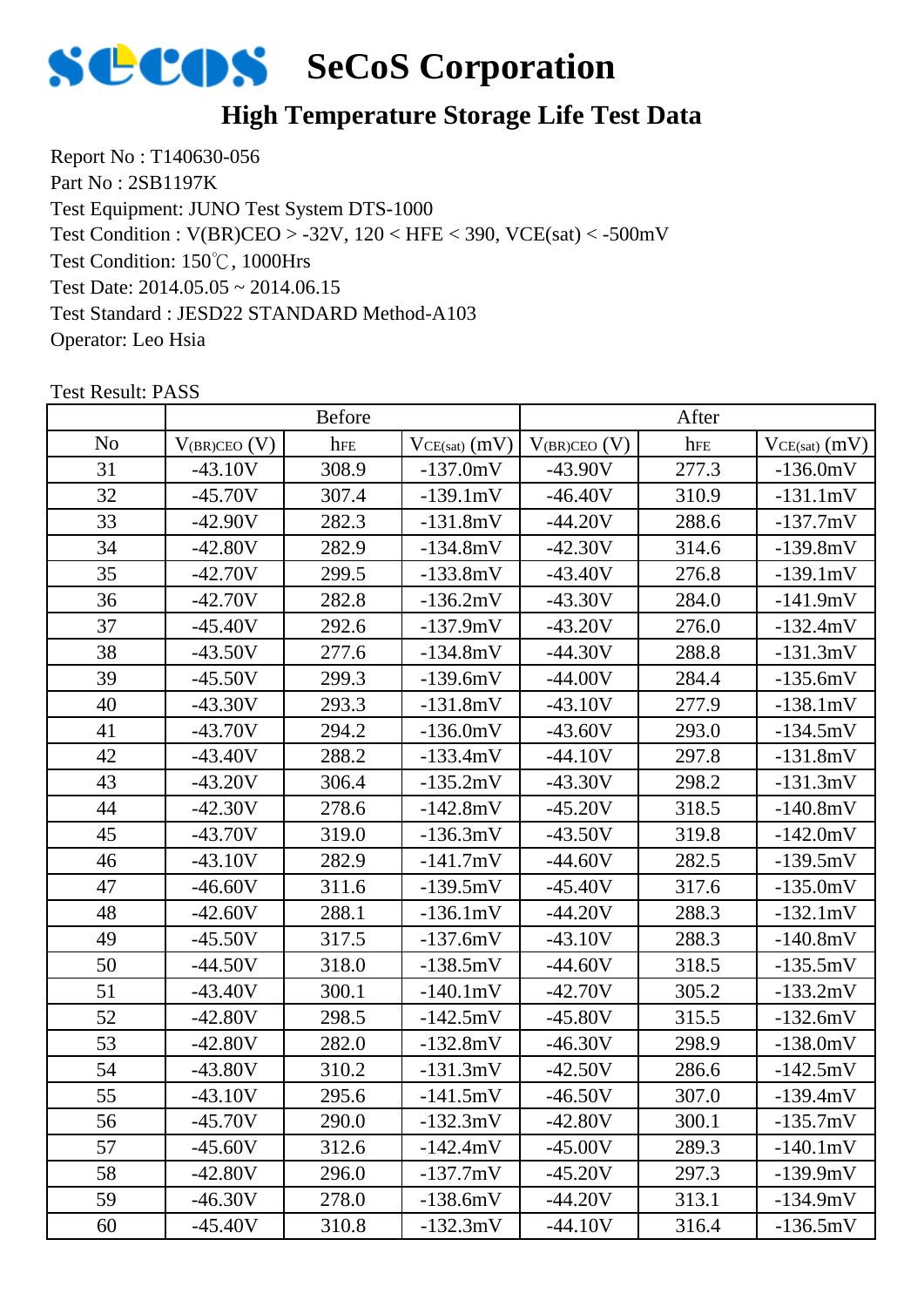

## **High Temperature Storage Life Test Data**

Report No : T140630-056 Part No : 2SB1197K Test Equipment: JUNO Test System DTS-1000 Test Condition: 150℃, 1000Hrs Test Date: 2014.05.05 ~ 2014.06.15 Test Standard : JESD22 STANDARD Method-A103 Operator: Leo Hsia Test Condition : V(BR)CEO > -32V, 120 < HFE < 390, VCE(sat) < -500mV

|                |                   | <b>Before</b> |                   |                   | After |                   |
|----------------|-------------------|---------------|-------------------|-------------------|-------|-------------------|
| N <sub>o</sub> | $V_{(BR)CEO} (V)$ | hFE           | $VCE(sat)$ $(mV)$ | $V_{(BR)CEO} (V)$ | hFE   | $VCE(sat)$ $(mV)$ |
| 61             | $-43.20V$         | 295.3         | $-141.5mV$        | $-44.00V$         | 304.2 | $-135.6mV$        |
| 62             | $-46.50V$         | 276.7         | $-137.2mV$        | $-46.10V$         | 291.3 | $-131.6mV$        |
| 63             | $-45.70V$         | 279.4         | $-139.8mV$        | $-46.10V$         | 315.3 | $-138.1mV$        |
| 64             | $-43.30V$         | 319.2         | $-132.1mV$        | $-46.50V$         | 294.2 | $-141.0mV$        |
| 65             | $-42.90V$         | 291.8         | $-135.1mV$        | $-44.20V$         | 311.6 | $-136.1mV$        |
| 66             | $-44.10V$         | 300.7         | $-133.2mV$        | $-45.90V$         | 286.7 | $-136.8mV$        |
| 67             | $-46.40V$         | 291.2         | $-133.6mV$        | $-45.10V$         | 294.3 | $-142.0mV$        |
| 68             | $-42.30V$         | 298.8         | $-131.0mV$        | $-45.80V$         | 283.6 | $-137.1mV$        |
| 69             | $-44.60V$         | 316.9         | $-131.5mV$        | $-44.70V$         | 289.7 | $-131.1mV$        |
| 70             | $-43.00V$         | 304.0         | $-142.1mV$        | $-46.00V$         | 314.8 | $-134.4mV$        |
| 71             | $-43.20V$         | 299.8         | $-140.0mV$        | $-43.10V$         | 288.8 | $-136.8mV$        |
| 72             | $-44.00V$         | 306.7         | $-133.5mV$        | $-46.00V$         | 278.2 | $-132.0mV$        |
| 73             | $-45.50V$         | 285.5         | $-133.2mV$        | $-43.20V$         | 313.6 | $-131.8mV$        |
| 74             | $-44.40V$         | 304.6         | $-138.7mV$        | $-46.40V$         | 303.0 | $-134.1mV$        |
| 75             | $-45.10V$         | 276.8         | $-140.5mV$        | $-45.80V$         | 291.4 | $-137.5mV$        |
| 76             | $-43.80V$         | 282.5         | $-130.9mV$        | $-44.50V$         | 282.6 | $-131.3mV$        |
| 77             | $-43.30V$         | 290.1         | $-135.5mV$        | $-46.50V$         | 289.2 | $-134.5mV$        |

Test Result: PASS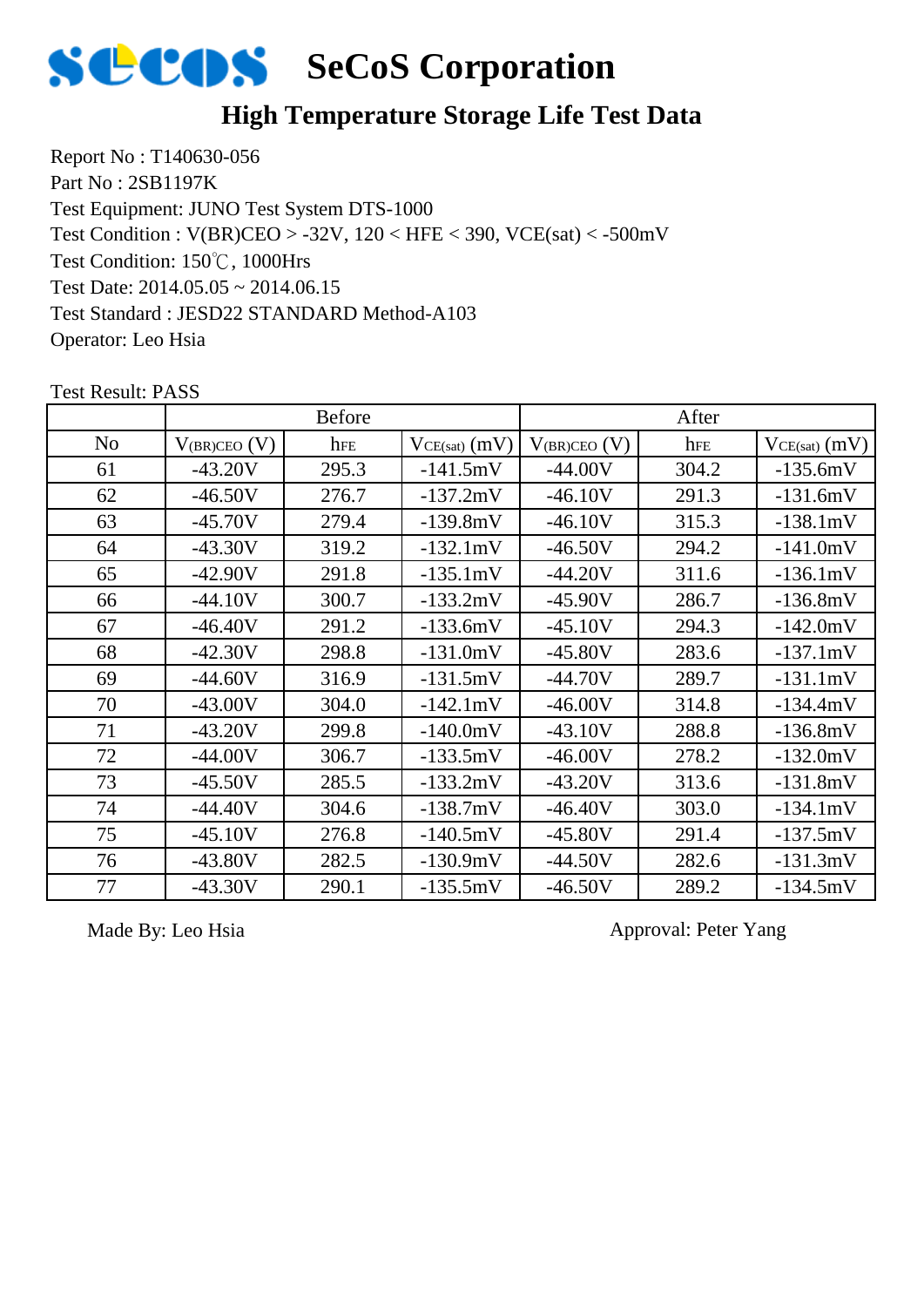

## **Pressure Cooker Test Data**

Report No : T140630-056 Part No : 2SB1197K Test Equipment: JUNO Test System DTS-1000 Test Condition: 121℃, 100%RH, 29.7PSIG, 168Hrs Test Date: 2014.05.05 ~ 2014.05.11 Test Standard : JESD22 STANDARD Method-A102 Operator: Leo Hsia Test Condition : V(BR)CEO > -32V, 120 < HFE < 390, VCE(sat) < -500mV

|                |                   | <b>Before</b> |                   |                     | After |                   |
|----------------|-------------------|---------------|-------------------|---------------------|-------|-------------------|
| N <sub>o</sub> | $V_{(BR)CEO} (V)$ | hFE           | $VCE(sat)$ $(mV)$ | $V_{(BR)CEO}$ $(V)$ | hFE   | $VCE(sat)$ $(mV)$ |
| $\mathbf{1}$   | $-46.10V$         | 278.9         | $-138.6mV$        | $-42.70V$           | 283.7 | $-138.5mV$        |
| $\overline{2}$ | $-42.40V$         | 291.1         | $-136.4mV$        | $-46.50V$           | 283.0 | $-131.4mV$        |
| 3              | $-43.00V$         | 312.6         | $-141.3mV$        | $-43.10V$           | 318.6 | $-138.3mV$        |
| $\overline{4}$ | $-46.00V$         | 309.8         | $-133.9mV$        | $-42.30V$           | 318.7 | $-132.8mV$        |
| 5              | $-43.60V$         | 285.6         | $-137.3mV$        | $-46.50V$           | 287.4 | $-139.7mV$        |
| 6              | $-43.20V$         | 316.5         | $-139.2mV$        | $-42.70V$           | 306.6 | $-132.0mV$        |
| $\overline{7}$ | $-45.80V$         | 311.5         | $-142.5mV$        | $-43.80V$           | 287.0 | $-134.6mV$        |
| 8              | $-44.10V$         | 308.1         | $-140.7mV$        | $-45.40V$           | 281.7 | $-138.4mV$        |
| 9              | $-43.70V$         | 283.3         | $-139.8mV$        | $-45.50V$           | 317.0 | $-133.5mV$        |
| 10             | $-45.10V$         | 315.1         | $-135.5mV$        | $-46.40V$           | 276.8 | $-139.7mV$        |
| 11             | $-43.50V$         | 313.9         | $-141.5mV$        | $-44.20V$           | 309.0 | $-142.2mV$        |
| 12             | $-43.70V$         | 294.4         | $-136.7mV$        | $-45.30V$           | 318.3 | $-133.4mV$        |
| 13             | $-46.10V$         | 296.6         | $-136.5mV$        | $-44.00V$           | 316.3 | $-134.9mV$        |
| 14             | -44.90V           | 295.2         | $-133.2mV$        | $-42.60V$           | 296.2 | $-140.1mV$        |
| 15             | $-45.30V$         | 307.3         | $-139.4mV$        | $-46.50V$           | 300.4 | $-132.7mV$        |
| 16             | $-42.60V$         | 319.1         | $-133.9mV$        | $-43.50V$           | 291.2 | $-142.1mV$        |
| 17             | $-45.80V$         | 293.2         | $-138.0mV$        | $-44.80V$           | 281.9 | $-139.6mV$        |
| 18             | $-45.10V$         | 305.9         | $-139.7mV$        | $-45.40V$           | 299.7 | $-140.3mV$        |
| 19             | $-43.80V$         | 311.7         | $-140.1mV$        | $-45.20V$           | 289.5 | $-134.3mV$        |
| 20             | $-44.20V$         | 284.2         | $-133.5mV$        | $-44.50V$           | 280.9 | $-131.8mV$        |
| 21             | $-45.10V$         | 288.5         | $-136.8mV$        | $-46.70V$           | 313.5 | $-133.2mV$        |
| 22             | $-46.40V$         | 285.4         | $-133.8mV$        | $-44.70V$           | 291.6 | $-134.6mV$        |
| 23             | $-43.50V$         | 306.9         | $-136.2mV$        | $-42.50V$           | 294.6 | $-131.1mV$        |
| 24             | $-46.20V$         | 290.1         | $-133.1mV$        | $-43.00V$           | 308.9 | $-142.6mV$        |
| 25             | $-43.20V$         | 313.0         | -138.8mV          | $-45.80V$           | 305.9 | $-133.7mV$        |
| 26             | $-46.20V$         | 286.7         | $-138.2mV$        | $-42.40V$           | 312.5 | $-134.5mV$        |
| 27             | $-42.90V$         | 296.3         | $-142.1mV$        | $-42.60V$           | 291.3 | $-137.5mV$        |
| 28             | $-45.70V$         | 304.5         | $-138.6mV$        | $-42.40V$           | 304.4 | $-137.5mV$        |
| 29             | $-46.10V$         | 311.2         | $-133.4mV$        | $-44.40V$           | 299.9 | $-136.7mV$        |
| 30             | $-43.10V$         | 291.4         | $-138.1mV$        | $-43.50V$           | 290.5 | $-131.5mV$        |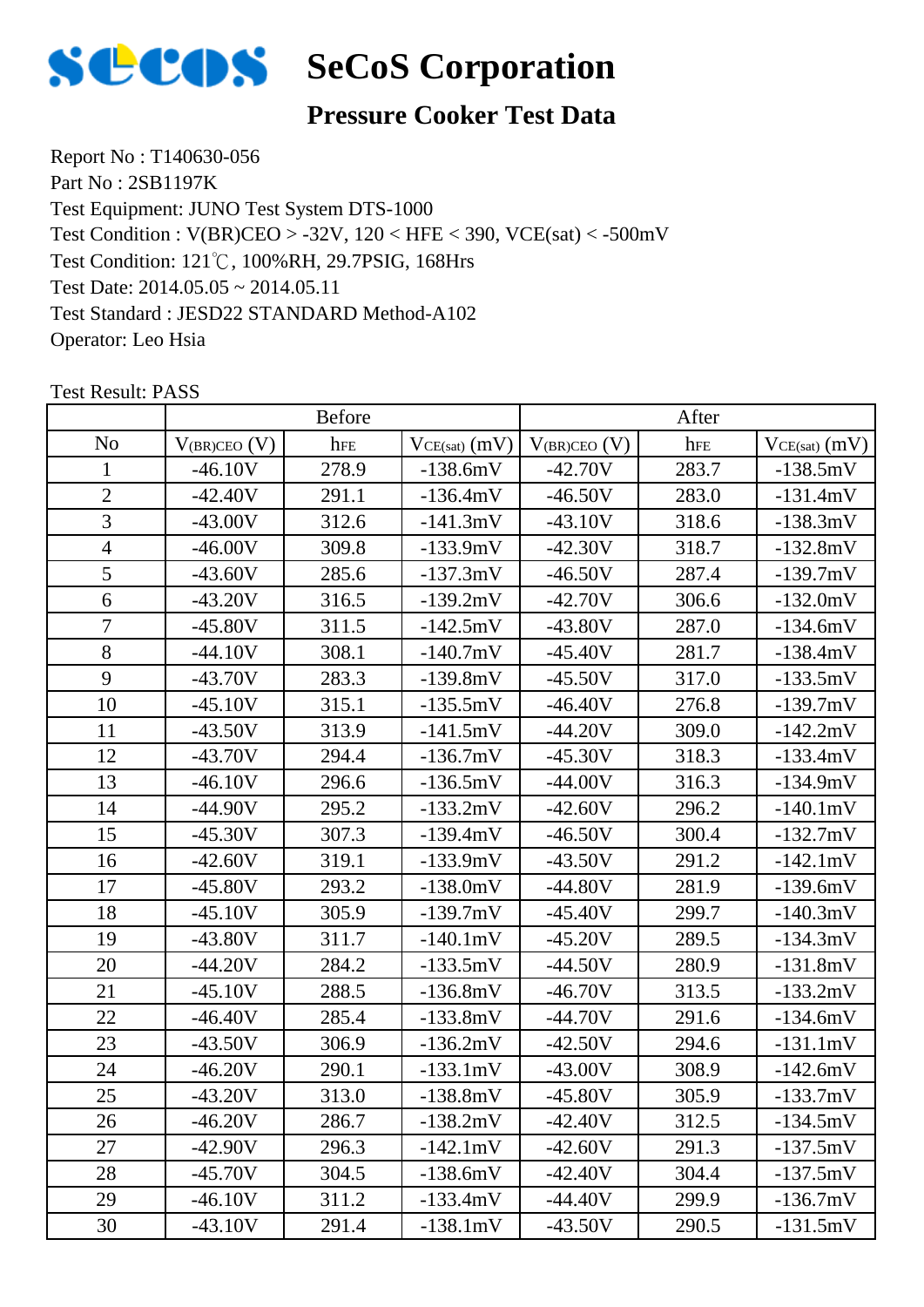

## **Pressure Cooker Test Data**

Report No : T140630-056 Part No : 2SB1197K Test Equipment: JUNO Test System DTS-1000 Test Condition: 121℃, 100%RH, 29.7PSIG, 168Hrs Test Date: 2014.05.05 ~ 2014.05.11 Test Standard : JESD22 STANDARD Method-A102 Operator: Leo Hsia Test Condition : V(BR)CEO > -32V, 120 < HFE < 390, VCE(sat) < -500mV

|                |                   | <b>Before</b> |                   |                     | After |                   |
|----------------|-------------------|---------------|-------------------|---------------------|-------|-------------------|
| N <sub>o</sub> | $V_{(BR)CEO} (V)$ | hFE           | $VCE(sat)$ $(mV)$ | $V_{(BR)CEO}$ $(V)$ | hFE   | $VCE(sat)$ $(mV)$ |
| 31             | $-46.30V$         | 297.1         | $-140.7mV$        | $-46.60V$           | 284.9 | $-142.5mV$        |
| 32             | $-43.30V$         | 294.9         | $-138.3mV$        | $-44.00V$           | 300.5 | $-132.7mV$        |
| 33             | $-44.10V$         | 312.8         | $-131.0mV$        | $-43.40V$           | 288.9 | $-131.2mV$        |
| 34             | $-45.00V$         | 312.7         | $-131.8mV$        | $-42.70V$           | 291.2 | $-140.3mV$        |
| 35             | $-46.20V$         | 288.5         | $-135.6mV$        | $-43.30V$           | 286.6 | $-133.9mV$        |
| 36             | $-43.50V$         | 314.6         | $-133.3mV$        | $-43.70V$           | 318.9 | $-134.7mV$        |
| 37             | $-45.60V$         | 283.6         | $-139.9mV$        | $-45.00V$           | 304.2 | $-142.8mV$        |
| 38             | $-46.30V$         | 279.4         | $-141.2mV$        | $-44.70V$           | 319.8 | $-136.8mV$        |
| 39             | $-46.10V$         | 318.5         | $-135.1mV$        | $-43.30V$           | 300.7 | $-131.1mV$        |
| 40             | $-42.60V$         | 292.9         | $-141.8mV$        | $-46.50V$           | 297.7 | $-131.5mV$        |
| 41             | $-45.30V$         | 299.3         | $-137.2mV$        | $-45.30V$           | 286.4 | $-133.6mV$        |
| 42             | $-46.60V$         | 293.0         | $-135.0mV$        | $-45.20V$           | 291.5 | $-135.2mV$        |
| 43             | $-44.00V$         | 297.9         | $-132.4mV$        | $-45.50V$           | 312.1 | $-138.4mV$        |
| 44             | $-45.80V$         | 319.2         | $-141.8mV$        | $-46.50V$           | 316.1 | $-135.8mV$        |
| 45             | $-45.90V$         | 311.5         | $-138.0mV$        | $-42.40V$           | 288.7 | $-134.9mV$        |
| 46             | $-42.60V$         | 280.2         | $-138.5mV$        | $-44.90V$           | 293.9 | $-135.4mV$        |
| 47             | $-45.20V$         | 317.8         | $-140.0mV$        | $-44.30V$           | 314.8 | $-136.9mV$        |
| 48             | $-45.00V$         | 292.1         | $-139.4mV$        | $-42.40V$           | 286.3 | $-138.2mV$        |
| 49             | $-44.30V$         | 303.0         | $-131.0mV$        | $-46.40V$           | 292.3 | $-134.8mV$        |
| 50             | $-42.40V$         | 299.4         | $-136.4mV$        | $-44.80V$           | 304.4 | $-135.5mV$        |
| 51             | $-42.40V$         | 285.1         | $-139.4mV$        | $-44.30V$           | 285.6 | $-132.9mV$        |
| 52             | $-43.30V$         | 284.3         | $-134.0mV$        | $-43.20V$           | 281.9 | $-142.3mV$        |
| 53             | $-45.80V$         | 291.7         | $-142.4mV$        | $-45.50V$           | 308.2 | $-135.9mV$        |
| 54             | $-43.20V$         | 290.5         | $-135.7mV$        | $-46.20V$           | 317.2 | $-133.3mV$        |
| 55             | $-46.50V$         | 285.0         | $-137.7mV$        | $-45.50V$           | 293.4 | $-135.3mV$        |
| 56             | $-46.40V$         | 294.6         | $-132.1mV$        | $-46.10V$           | 316.3 | $-141.6mV$        |
| 57             | $-43.40V$         | 299.3         | $-133.3mV$        | $-44.90V$           | 276.8 | $-135.8mV$        |
| 58             | $-46.40V$         | 280.5         | $-142.5mV$        | $-45.40V$           | 289.8 | $-138.6mV$        |
| 59             | $-45.20V$         | 295.3         | $-136.8mV$        | $-45.70V$           | 280.9 | $-139.6mV$        |
| 60             | $-43.40V$         | 296.1         | $-133.9mV$        | $-45.00V$           | 314.9 | $-142.4mV$        |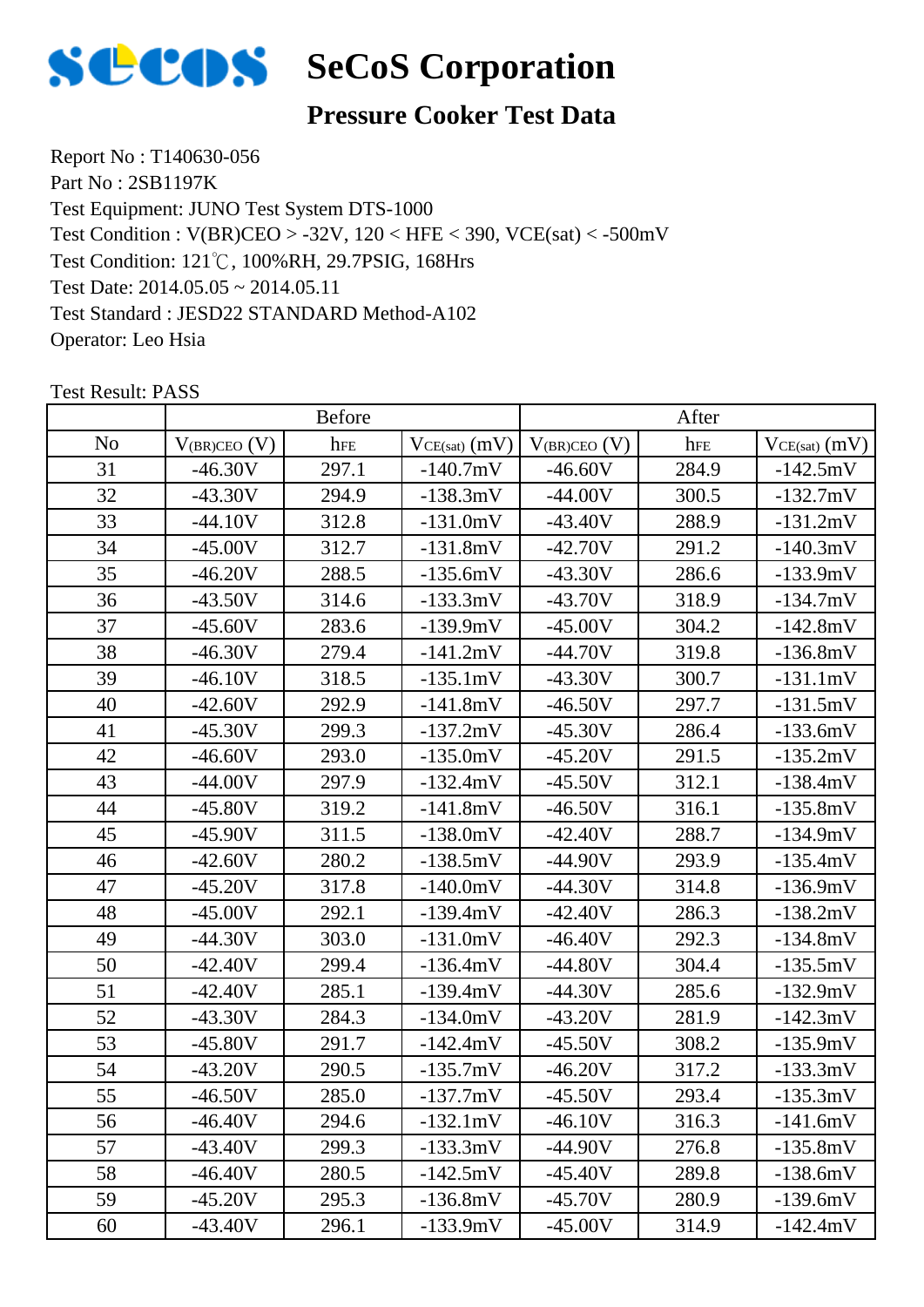

## **Pressure Cooker Test Data**

Report No : T140630-056 Part No : 2SB1197K Test Equipment: JUNO Test System DTS-1000 Test Condition: 121℃, 100%RH, 29.7PSIG, 168Hrs Test Date: 2014.05.05 ~ 2014.05.11 Test Standard : JESD22 STANDARD Method-A102 Operator: Leo Hsia Test Condition : V(BR)CEO > -32V, 120 < HFE < 390, VCE(sat) < -500mV

 $\begin{array}{c|c|c|c|c} \hline \text{No} & \text{V}_{\text{(BR)CEO (V)}} & \text{here} & \text{V}_{\text{CE(sat)} (mV)} & \text{V}_{\text{(BR)CEO (V)}} & \text{here} & \text{V}_{\text{CE(sat)} (mV)} \hline \end{array}$ Before After 61 | -44.00V | 304.7 | -139.3mV | -43.20V | 308.0 | -133.4mV 62 | -42.60V | 316.7 | -137.5mV | -46.10V | 286.3 | -138.2mV 63 | -44.50V | 318.3 | -136.0mV | -42.80V | 314.1 | -134.0mV 64 | -42.60V | 297.4 | -131.3mV | -45.60V | 288.4 | -141.4mV 65 | -45.00V | 315.3 | -138.6mV | -43.80V | 286.4 | -142.9mV 66 | -46.40V | 317.4 | -133.0mV | -46.60V | 307.5 | -134.0mV 67 | -43.70V | 290.5 | -136.2mV | -42.60V | 291.0 | -142.3mV 68 | -45.70V | 315.0 | -140.9mV | -46.40V | 300.5 | -134.0mV 69 | -43.90V | 284.9 | -138.1mV | -42.60V | 288.6 | -136.8mV 70 | -42.80V | 293.9 | -141.3mV | -46.50V | 300.7 | -141.1mV 71 | -44.00V | 277.6 | -137.0mV | -45.20V | 299.0 | -141.9mV 72 | -46.10V | 308.4 | -131.2mV | -46.40V | 277.2 | -134.0mV 73 | -42.50V | 305.6 | -143.0mV | -44.20V | 301.0 | -135.3mV 74 | -43.10V | 293.9 | -137.2mV | -45.00V | 282.4 | -136.1mV 75 | -45.70V | 318.8 | -131.9mV | -42.80V | 311.2 | -136.9mV 76 | -43.60V | 318.6 | -131.2mV | -44.00V | 319.1 | -138.7mV 77 | -44.70V | 309.5 | -141.0mV | -43.20V | 317.4 | -134.3mV

Test Result: PASS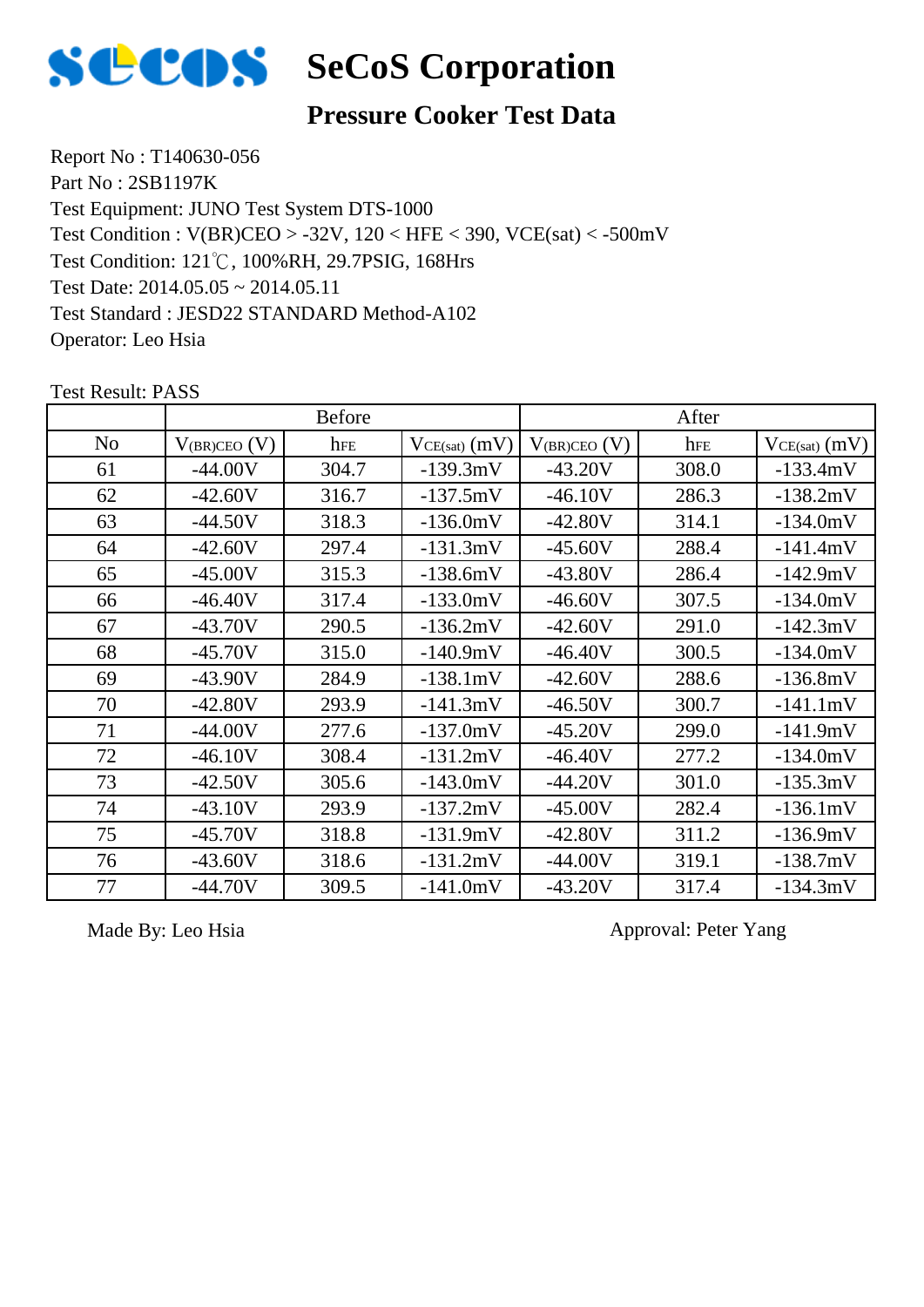

## **Temperature Cycle Test Data**

Report No : T140630-056 Part No : 2SB1197K Test Equipment: JUNO Test System DTS-1000 Test Condition: -55℃/30min, 150℃/30min, for1000 Cycle Test Date: 2014.05.05 ~ 2014.06.25 Test Standard : JESD22 STANDARD Method-A104 Operator: Leo Hsia Test Condition : V(BR)CEO > -32V, 120 < HFE < 390, VCE(sat) < -500mV

|                |                   | <b>Before</b> |                   | After               |       |                   |
|----------------|-------------------|---------------|-------------------|---------------------|-------|-------------------|
| N <sub>o</sub> | $V_{(BR)CEO} (V)$ | hFE           | $VCE(sat)$ $(mV)$ | $V_{(BR)CEO}$ $(V)$ | hFE   | $VCE(sat)$ $(mV)$ |
| $\mathbf{1}$   | $-45.80V$         | 277.9         | $-142.7mV$        | $-44.30V$           | 311.5 | $-142.2mV$        |
| $\overline{2}$ | $-46.50V$         | 280.0         | $-141.3mV$        | $-45.00V$           | 286.2 | $-139.1mV$        |
| 3              | $-44.00V$         | 291.8         | $-142.6mV$        | $-43.80V$           | 299.3 | $-137.7mV$        |
| $\overline{4}$ | $-42.60V$         | 280.2         | $-133.7mV$        | $-43.80V$           | 309.0 | $-141.5mV$        |
| 5              | $-43.30V$         | 283.1         | $-141.5mV$        | $-46.00V$           | 290.3 | $-132.0mV$        |
| 6              | $-44.00V$         | 313.6         | $-137.0mV$        | $-46.40V$           | 287.3 | $-138.6mV$        |
| $\overline{7}$ | $-44.10V$         | 308.7         | $-139.7mV$        | $-43.00V$           | 304.2 | $-142.1mV$        |
| 8              | $-44.00V$         | 303.4         | $-131.5mV$        | $-44.10V$           | 300.2 | $-138.5mV$        |
| 9              | $-44.60V$         | 296.8         | $-137.1mV$        | $-43.10V$           | 293.5 | $-141.2mV$        |
| 10             | $-44.20V$         | 279.2         | $-134.7mV$        | $-45.50V$           | 289.2 | $-142.1mV$        |
| 11             | $-43.90V$         | 318.2         | $-134.5mV$        | $-46.10V$           | 303.7 | $-136.7mV$        |
| 12             | $-42.40V$         | 282.7         | $-135.3mV$        | $-42.40V$           | 298.4 | $-142.1mV$        |
| 13             | $-46.50V$         | 291.5         | $-136.9mV$        | $-43.90V$           | 279.0 | $-134.4mV$        |
| 14             | $-45.70V$         | 278.0         | $-139.0mV$        | $-46.50V$           | 288.6 | $-137.7mV$        |
| 15             | $-43.30V$         | 305.8         | $-140.3mV$        | $-45.80V$           | 301.8 | $-135.7mV$        |
| 16             | $-46.40V$         | 284.9         | $-138.7mV$        | $-42.90V$           | 316.3 | $-132.1mV$        |
| 17             | $-44.90V$         | 298.8         | $-133.3mV$        | $-44.80V$           | 304.6 | $-131.1mV$        |
| 18             | $-44.00V$         | 289.0         | $-136.2mV$        | $-43.90V$           | 313.7 | $-134.6mV$        |
| 19             | $-43.40V$         | 286.2         | $-139.0mV$        | $-46.70V$           | 306.1 | $-136.9mV$        |
| 20             | $-44.40V$         | 298.2         | $-140.0mV$        | $-46.10V$           | 300.1 | $-133.9mV$        |
| 21             | $-42.40V$         | 302.1         | $-137.8mV$        | $-46.40V$           | 293.0 | $-134.4mV$        |
| 22             | $-46.50V$         | 298.3         | $-132.6mV$        | $-43.20V$           | 317.8 | $-133.4mV$        |
| 23             | $-46.00V$         | 295.9         | $-139.8mV$        | $-43.50V$           | 312.2 | $-133.5mV$        |
| 24             | $-45.30V$         | 287.9         | $-136.8mV$        | $-45.60V$           | 314.1 | $-138.7mV$        |
| 25             | $-44.30V$         | 315.6         | $-139.0mV$        | $-43.00V$           | 316.1 | $-132.3mV$        |
| 26             | $-45.60V$         | 289.6         | $-139.4mV$        | $-43.40V$           | 307.6 | $-139.5mV$        |
| 27             | $-46.40V$         | 299.3         | $-138.7mV$        | $-42.50V$           | 288.1 | $-135.0mV$        |
| 28             | $-45.50V$         | 288.9         | $-141.5mV$        | $-44.90V$           | 305.0 | $-140.9mV$        |
| 29             | $-44.00V$         | 282.9         | $-133.8mV$        | $-46.60V$           | 292.1 | $-134.5mV$        |
| 30             | $-45.60V$         | 313.2         | $-131.1mV$        | $-46.00V$           | 300.1 | $-142.7mV$        |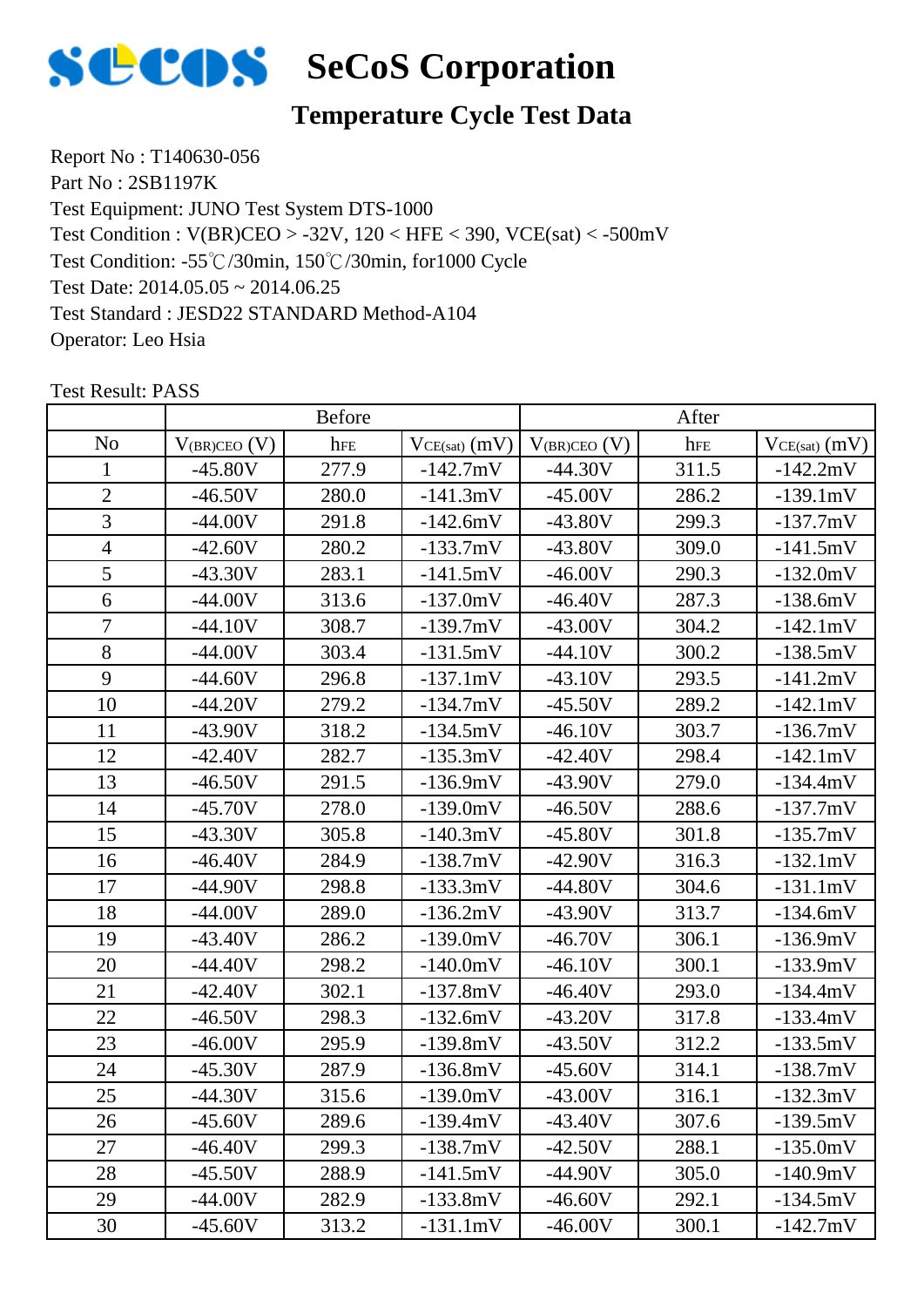

## **Temperature Cycle Test Data**

Report No : T140630-056 Part No : 2SB1197K Test Equipment: JUNO Test System DTS-1000 Test Condition: -55℃/30min, 150℃/30min, for1000 Cycle Test Date: 2014.05.05 ~ 2014.06.25 Test Standard : JESD22 STANDARD Method-A104 Operator: Leo Hsia Test Condition : V(BR)CEO > -32V, 120 < HFE < 390, VCE(sat) < -500mV

|                |                   | <b>Before</b> |                   | After             |       |                   |
|----------------|-------------------|---------------|-------------------|-------------------|-------|-------------------|
| N <sub>o</sub> | $V_{(BR)CEO} (V)$ | hFE           | $VCE(sat)$ $(mV)$ | $V_{(BR)CEO} (V)$ | hFE   | $VCE(sat)$ $(mV)$ |
| 31             | $-46.50V$         | 312.6         | $-136.1mV$        | $-45.00V$         | 316.9 | $-137.4mV$        |
| 32             | $-46.30V$         | 294.8         | $-137.4mV$        | $-45.60V$         | 314.7 | $-136.1mV$        |
| 33             | $-42.90V$         | 291.5         | $-141.8mV$        | $-45.60V$         | 304.7 | $-139.3mV$        |
| 34             | $-42.80V$         | 277.2         | $-137.9mV$        | $-43.80V$         | 310.9 | $-131.4mV$        |
| 35             | $-44.60V$         | 304.1         | $-140.6mV$        | $-46.10V$         | 315.3 | $-137.0mV$        |
| 36             | $-46.20V$         | 302.9         | $-132.5mV$        | $-45.80V$         | 311.8 | $-142.3mV$        |
| 37             | $-46.10V$         | 315.5         | $-141.9mV$        | $-43.60V$         | 285.5 | $-134.8mV$        |
| 38             | $-42.90V$         | 286.4         | $-139.7mV$        | $-43.30V$         | 284.1 | $-136.0mV$        |
| 39             | $-44.50V$         | 292.1         | $-140.8mV$        | $-46.10V$         | 319.6 | $-139.2mV$        |
| 40             | $-44.70V$         | 312.5         | $-131.3mV$        | $-42.30V$         | 298.1 | $-140.8mV$        |
| 41             | $-43.20V$         | 303.6         | $-137.9mV$        | $-45.70V$         | 300.4 | $-135.3mV$        |
| 42             | $-42.90V$         | 277.0         | $-140.9mV$        | $-46.20V$         | 303.7 | $-132.2mV$        |
| 43             | $-46.50V$         | 305.4         | $-134.9mV$        | $-45.70V$         | 287.7 | $-132.2mV$        |
| 44             | $-42.30V$         | 305.3         | $-132.8mV$        | $-42.90V$         | 315.4 | $-139.4mV$        |
| 45             | $-42.40V$         | 277.0         | $-131.4mV$        | $-45.50V$         | 289.8 | $-140.4mV$        |
| 46             | $-45.10V$         | 316.2         | $-135.1mV$        | $-44.30V$         | 279.2 | $-142.9mV$        |
| 47             | $-44.00V$         | 309.3         | $-135.5mV$        | $-46.60V$         | 294.6 | $-135.8mV$        |
| 48             | $-43.20V$         | 316.5         | $-131.0mV$        | $-43.50V$         | 305.7 | $-140.5mV$        |
| 49             | $-46.40V$         | 294.8         | $-133.5mV$        | $-44.40V$         | 305.9 | $-139.1mV$        |
| 50             | $-44.10V$         | 294.9         | $-138.6mV$        | $-42.30V$         | 278.3 | $-138.1mV$        |
| 51             | $-43.90V$         | 277.6         | $-142.7mV$        | $-43.80V$         | 284.0 | $-133.8mV$        |
| 52             | $-42.90V$         | 314.8         | $-134.9mV$        | $-43.50V$         | 311.1 | $-137.8mV$        |
| 53             | $-45.30V$         | 318.6         | $-132.0mV$        | $-43.40V$         | 278.2 | $-139.6mV$        |
| 54             | $-42.80V$         | 291.9         | $-133.2mV$        | $-43.90V$         | 315.2 | $-134.8mV$        |
| 55             | $-43.90V$         | 293.7         | $-137.0mV$        | $-43.10V$         | 311.3 | $-140.3mV$        |
| 56             | $-42.60V$         | 316.2         | $-134.8mV$        | $-44.90V$         | 279.6 | $-135.8mV$        |
| 57             | $-43.10V$         | 279.8         | $-138.8mV$        | $-45.40V$         | 292.1 | $-136.8mV$        |
| 58             | $-43.40V$         | 276.1         | $-136.9mV$        | $-43.10V$         | 305.0 | $-134.7mV$        |
| 59             | $-46.60V$         | 293.3         | $-132.7mV$        | $-43.00V$         | 308.2 | $-133.6mV$        |
| 60             | $-45.90V$         | 291.1         | $-141.5mV$        | $-46.00V$         | 291.0 | $-139.8mV$        |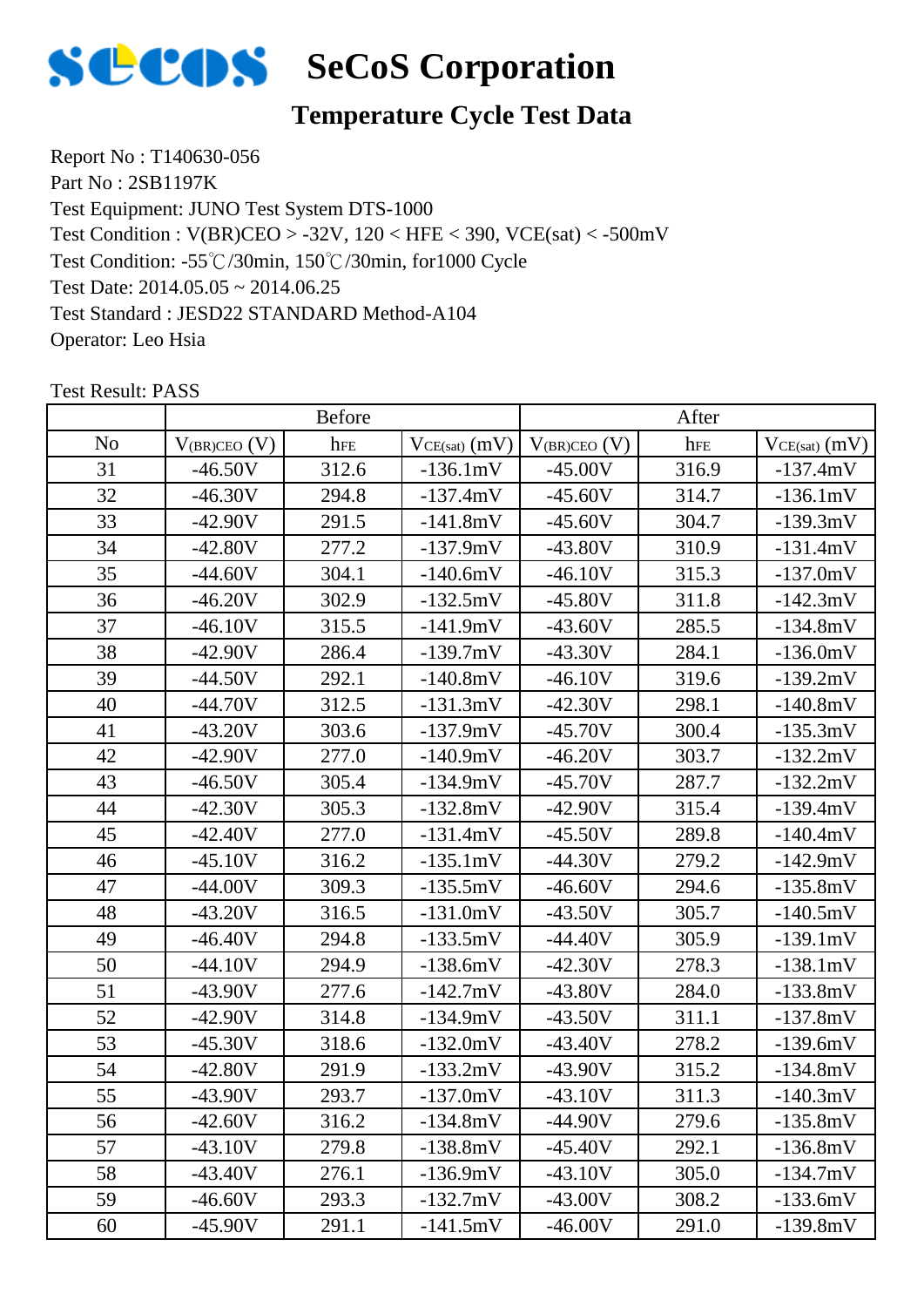

## **Temperature Cycle Test Data**

Report No : T140630-056 Part No : 2SB1197K Test Equipment: JUNO Test System DTS-1000 Test Condition: -55℃/30min, 150℃/30min, for1000 Cycle Test Date: 2014.05.05 ~ 2014.06.25 Test Standard : JESD22 STANDARD Method-A104 Operator: Leo Hsia Test Condition : V(BR)CEO > -32V, 120 < HFE < 390, VCE(sat) < -500mV

|                |                     | <b>Before</b> |                   |                   | After |                   |
|----------------|---------------------|---------------|-------------------|-------------------|-------|-------------------|
| N <sub>o</sub> | $V_{(BR)CEO}$ $(V)$ | hFE           | $VCE(sat)$ $(mV)$ | $V_{(BR)CEO} (V)$ | hFE   | $VCE(sat)$ $(mV)$ |
| 61             | $-45.30V$           | 302.2         | $-138.7mV$        | $-42.60V$         | 306.6 | $-139.8mV$        |
| 62             | $-43.20V$           | 299.7         | $-132.2mV$        | $-44.20V$         | 276.7 | $-139.1mV$        |
| 63             | $-42.80V$           | 315.5         | $-132.2mV$        | $-44.80V$         | 294.1 | $-141.0mV$        |
| 64             | $-46.50V$           | 294.5         | $-142.2mV$        | $-42.60V$         | 299.7 | $-138.9mV$        |
| 65             | $-45.00V$           | 313.0         | $-137.9mV$        | $-42.60V$         | 319.6 | $-133.2mV$        |
| 66             | $-43.40V$           | 288.6         | $-134.9mV$        | $-43.60V$         | 282.4 | $-131.4mV$        |
| 67             | $-45.30V$           | 277.8         | $-139.7mV$        | $-42.40V$         | 282.6 | $-138.7mV$        |
| 68             | $-46.40V$           | 314.2         | $-137.2mV$        | $-42.50V$         | 297.1 | $-139.8mV$        |
| 69             | $-44.90V$           | 296.6         | $-133.8mV$        | $-45.80V$         | 296.2 | $-131.3mV$        |
| 70             | $-43.80V$           | 316.1         | $-142.5mV$        | $-46.30V$         | 285.4 | $-131.2mV$        |
| 71             | $-44.20V$           | 282.3         | $-137.1mV$        | $-46.20V$         | 279.0 | $-142.8mV$        |
| 72             | $-46.40V$           | 299.5         | $-141.4mV$        | $-44.30V$         | 318.7 | $-142.7mV$        |
| 73             | $-45.20V$           | 319.3         | $-135.0mV$        | $-46.10V$         | 303.0 | $-141.0mV$        |
| 74             | $-44.70V$           | 319.9         | $-134.5mV$        | $-46.10V$         | 297.3 | $-138.7mV$        |
| 75             | $-46.00V$           | 297.1         | $-138.5mV$        | $-44.20V$         | 311.7 | $-131.7mV$        |
| 76             | $-44.60V$           | 279.1         | $-137.2mV$        | $-44.00V$         | 278.9 | $-132.7mV$        |
| 77             | $-45.60V$           | 275.5         | $-139.9mV$        | $-44.80V$         | 289.0 | $-141.7mV$        |

Test Result: PASS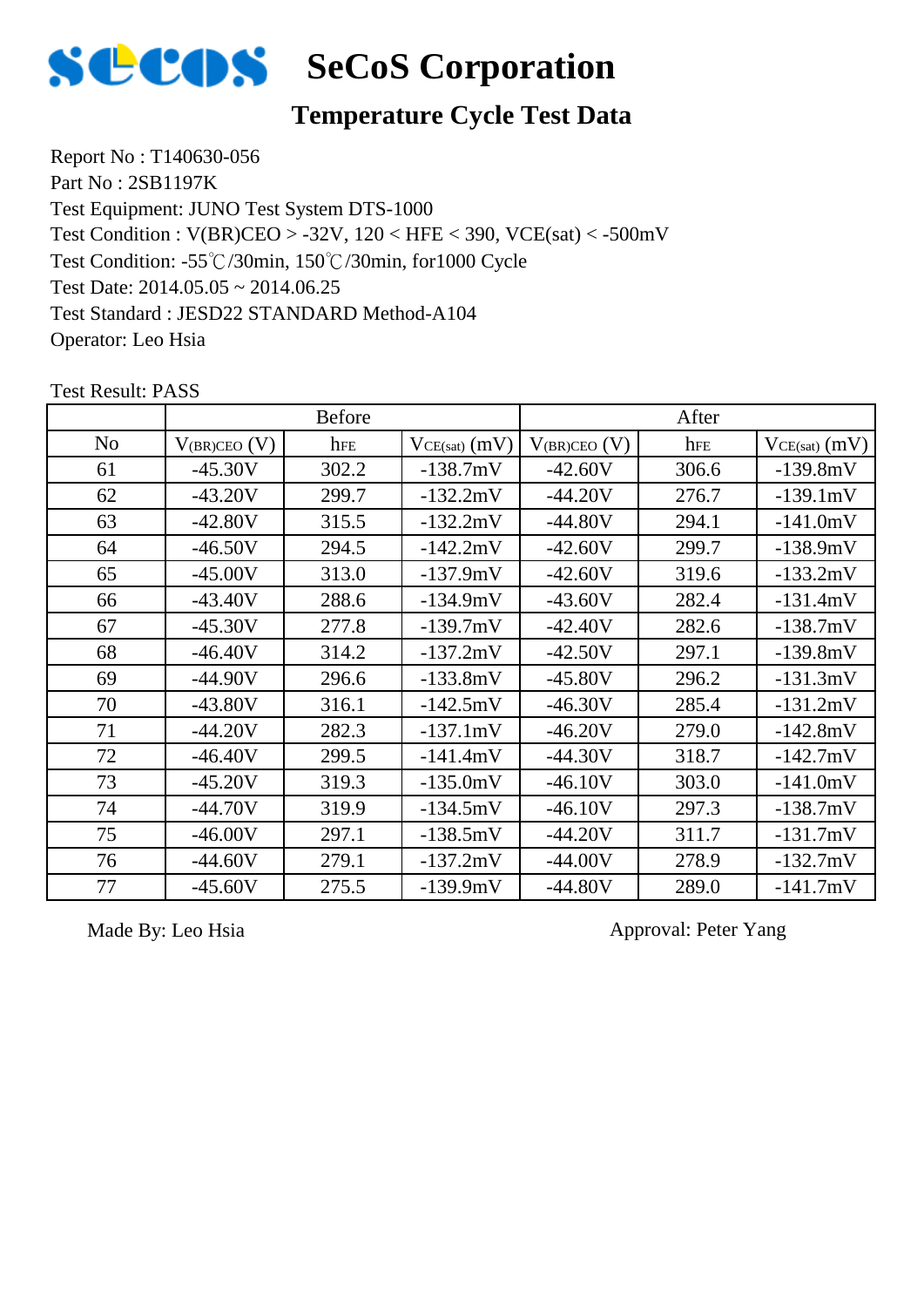

## **High Temperature High Humidity Test Data**

Report No : T140630-056 Part No : 2SB1197K Test Equipment: JUNO Test System DTS-1000 Test Condition: 85±2℃, 85±5%RH, 1000Hrs Test Date: 2014.05.11 ~ 2014.06.23 Test Standard : JESD22 STANDARD Method-A101 Operator: Leo Hsia Test Condition : V(BR)CEO > -32V, 120 < HFE < 390, VCE(sat) < -500mV

|                | <b>Before</b>     |       |                 | After               |       |                   |
|----------------|-------------------|-------|-----------------|---------------------|-------|-------------------|
| N <sub>o</sub> | $V_{(BR)CEO} (V)$ | hFE   | $VCE(sat)$ (mV) | $V_{(BR)CEO}$ $(V)$ | hFE   | $VCE(sat)$ $(mV)$ |
| 1              | $-46.20V$         | 277.4 | $-136.3mV$      | $-42.70V$           | 275.3 | $-138.4mV$        |
| $\overline{2}$ | $-44.50V$         | 309.4 | $-139.1mV$      | $-42.40V$           | 312.4 | $-135.6mV$        |
| 3              | $-45.70V$         | 307.4 | $-136.3mV$      | $-44.00V$           | 302.7 | $-135.3mV$        |
| $\overline{4}$ | $-42.30V$         | 277.8 | $-132.8mV$      | $-42.80V$           | 276.6 | $-142.7mV$        |
| 5              | $-43.80V$         | 285.0 | $-136.5mV$      | $-44.00V$           | 275.6 | $-138.7mV$        |
| 6              | $-43.10V$         | 283.0 | $-131.5mV$      | $-44.50V$           | 277.1 | $-138.7mV$        |
| $\overline{7}$ | $-46.20V$         | 315.3 | $-133.5mV$      | $-44.60V$           | 283.5 | $-142.6mV$        |
| 8              | $-44.30V$         | 284.3 | $-131.2mV$      | $-43.40V$           | 318.7 | $-135.6mV$        |
| 9              | $-43.30V$         | 318.5 | $-135.4mV$      | $-43.60V$           | 304.0 | $-132.3mV$        |
| 10             | $-45.80V$         | 276.2 | $-135.8mV$      | $-42.70V$           | 278.3 | $-136.5mV$        |
| 11             | $-44.50V$         | 317.8 | $-134.9mV$      | $-44.60V$           | 294.7 | $-132.8mV$        |
| 12             | $-44.30V$         | 285.6 | $-140.6mV$      | $-45.20V$           | 294.0 | $-140.1mV$        |
| 13             | $-42.80V$         | 292.2 | $-131.5mV$      | $-44.40V$           | 283.3 | $-133.1mV$        |
| 14             | $-45.80V$         | 318.7 | $-135.9mV$      | $-44.00V$           | 287.1 | $-137.8mV$        |
| 15             | $-45.80V$         | 303.2 | $-141.3mV$      | $-42.60V$           | 286.0 | $-139.6mV$        |
| 16             | $-42.70V$         | 287.3 | $-139.7mV$      | $-42.70V$           | 299.6 | $-141.4mV$        |
| 17             | $-46.30V$         | 291.9 | $-132.6mV$      | $-45.20V$           | 295.4 | $-141.4mV$        |
| 18             | $-42.50V$         | 296.0 | $-141.3mV$      | $-45.90V$           | 316.5 | $-138.8mV$        |
| 19             | $-43.90V$         | 314.9 | $-131.5mV$      | $-45.60V$           | 304.5 | $-135.6mV$        |
| 20             | $-44.30V$         | 279.2 | $-141.4mV$      | $-44.10V$           | 314.8 | $-140.4mV$        |
| 21             | $-43.40V$         | 279.2 | $-141.9mV$      | $-43.20V$           | 304.2 | $-132.8mV$        |
| 22             | $-42.30V$         | 280.5 | $-133.1mV$      | $-43.40V$           | 296.8 | $-139.0mV$        |
| 23             | $-46.30V$         | 305.7 | $-131.5mV$      | $-44.80V$           | 298.7 | $-132.0mV$        |
| 24             | $-42.50V$         | 302.1 | $-134.0mV$      | $-45.70V$           | 302.0 | $-135.0mV$        |
| 25             | $-46.40V$         | 294.7 | $-134.8mV$      | $-43.80V$           | 285.4 | $-140.2mV$        |
| 26             | $-45.50V$         | 313.1 | $-132.0mV$      | $-43.20V$           | 294.6 | $-135.4mV$        |
| 27             | $-46.10V$         | 287.0 | $-139.9mV$      | $-42.30V$           | 289.2 | $-140.9mV$        |
| 28             | $-44.80V$         | 300.4 | $-136.0mV$      | $-44.80V$           | 295.8 | $-132.5mV$        |
| 29             | $-44.30V$         | 315.2 | $-137.0mV$      | $-44.70V$           | 300.5 | $-136.9mV$        |
| 30             | $-46.40V$         | 286.2 | $-141.2mV$      | $-45.00V$           | 305.1 | $-135.8mV$        |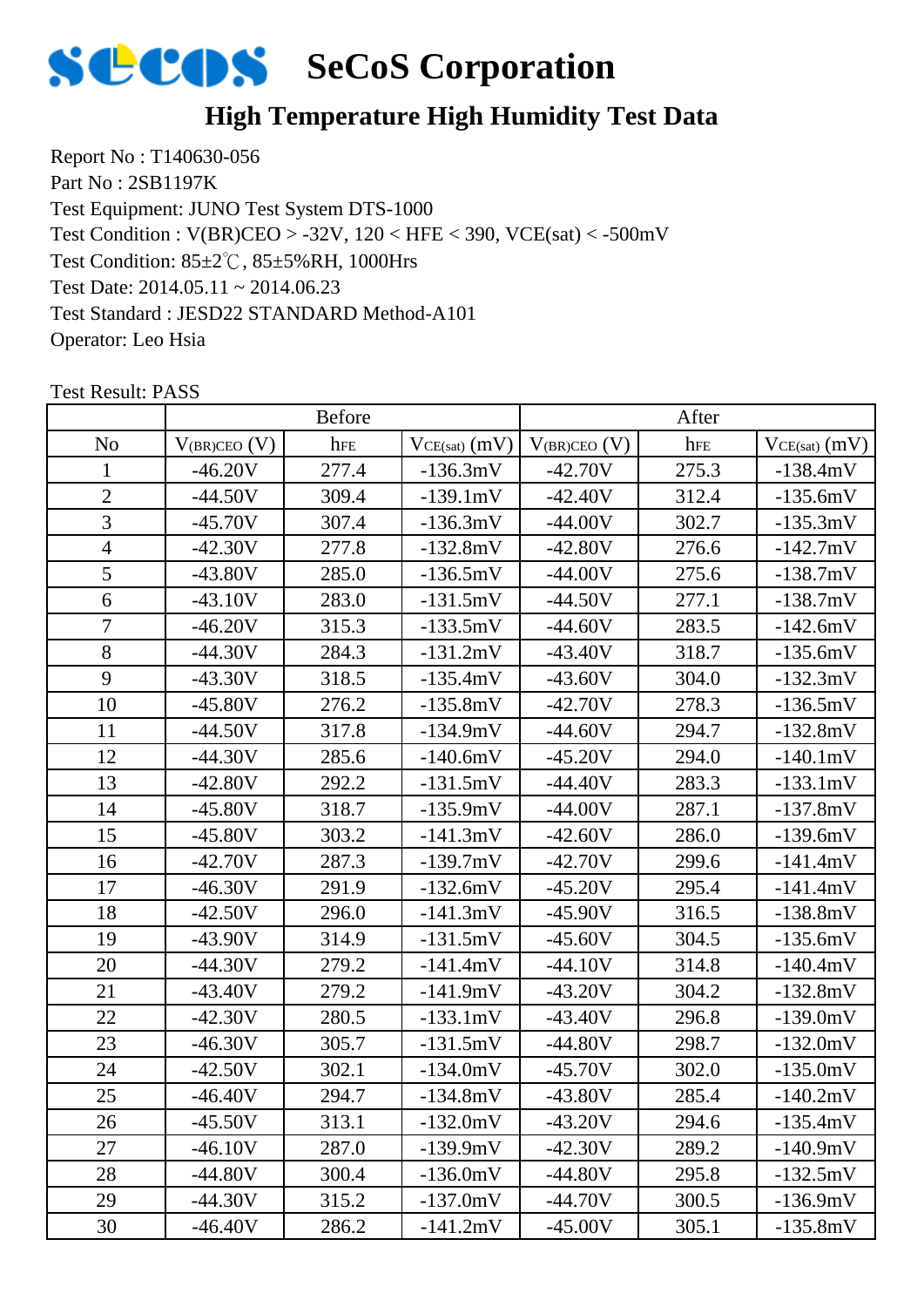

## **High Temperature High Humidity Test Data**

Report No : T140630-056 Part No : 2SB1197K Test Equipment: JUNO Test System DTS-1000 Test Condition: 85±2℃, 85±5%RH, 1000Hrs Test Date: 2014.05.11 ~ 2014.06.23 Test Standard : JESD22 STANDARD Method-A101 Operator: Leo Hsia Test Condition : V(BR)CEO > -32V, 120 < HFE < 390, VCE(sat) < -500mV

|                |                   | <b>Before</b> |                 |                   | After    |                   |
|----------------|-------------------|---------------|-----------------|-------------------|----------|-------------------|
| N <sub>0</sub> | $V_{(BR)CEO}$ (V) | hFE           | $VCE(sat)$ (mV) | $V_{(BR)CEO} (V)$ | $h_{FE}$ | $VCE(sat)$ $(mV)$ |
| 31             | $-45.60V$         | 303.1         | $-136.2mV$      | $-46.30V$         | 278.9    | $-131.9mV$        |
| 32             | $-43.90V$         | 307.3         | $-137.2mV$      | $-45.70V$         | 318.2    | $-135.4mV$        |
| 33             | $-42.90V$         | 286.3         | $-133.4mV$      | $-46.50V$         | 317.9    | $-133.4mV$        |
| 34             | $-42.70V$         | 286.0         | $-137.7mV$      | $-45.10V$         | 307.1    | $-133.9mV$        |
| 35             | $-43.30V$         | 317.3         | $-132.2mV$      | $-42.50V$         | 281.7    | $-138.3mV$        |
| 36             | $-44.20V$         | 316.2         | $-134.7mV$      | $-43.40V$         | 291.4    | $-132.2mV$        |
| 37             | $-45.10V$         | 281.6         | $-135.4mV$      | $-45.10V$         | 292.0    | $-131.0mV$        |
| 38             | $-45.90V$         | 308.8         | $-135.2mV$      | $-42.60V$         | 311.2    | $-134.5mV$        |
| 39             | $-44.50V$         | 288.8         | $-142.5mV$      | $-46.40V$         | 275.2    | $-140.2mV$        |
| 40             | $-43.60V$         | 284.2         | $-134.3mV$      | $-44.40V$         | 308.7    | $-142.5mV$        |
| 41             | $-42.30V$         | 309.1         | $-132.1mV$      | $-43.60V$         | 296.8    | $-140.7mV$        |
| 42             | $-43.70V$         | 278.5         | $-132.8mV$      | $-44.50V$         | 281.5    | $-138.9mV$        |
| 43             | $-43.80V$         | 307.7         | $-140.8mV$      | $-46.60V$         | 317.8    | $-141.7mV$        |
| 44             | $-43.80V$         | 289.7         | $-131.1mV$      | $-46.30V$         | 293.4    | $-138.1mV$        |
| 45             | $-43.40V$         | 287.0         | $-133.4mV$      | $-42.40V$         | 316.3    | $-131.2mV$        |
| 46             | $-45.90V$         | 316.0         | $-135.7mV$      | $-44.30V$         | 316.1    | $-139.6mV$        |
| 47             | $-45.80V$         | 287.1         | $-132.4mV$      | $-46.70V$         | 291.0    | $-131.7mV$        |
| 48             | $-43.80V$         | 319.4         | $-141.5mV$      | $-46.50V$         | 292.6    | $-134.8mV$        |
| 49             | $-44.60V$         | 276.1         | $-142.5mV$      | $-46.40V$         | 280.2    | $-142.3mV$        |
| 50             | $-44.80V$         | 291.8         | $-138.9mV$      | $-45.20V$         | 311.0    | $-139.8mV$        |
| 51             | $-44.80V$         | 296.3         | $-132.7mV$      | $-44.10V$         | 297.0    | $-131.1mV$        |
| 52             | $-46.20V$         | 308.4         | $-138.3mV$      | $-45.00V$         | 311.2    | $-137.1mV$        |
| 53             | $-45.20V$         | 299.3         | $-137.8mV$      | $-44.00V$         | 320.0    | $-141.9mV$        |
| 54             | $-45.40V$         | 308.2         | $-139.8mV$      | $-42.80V$         | 301.1    | $-141.6mV$        |
| 55             | $-43.10V$         | 290.1         | $-139.4mV$      | -44.20V           | 315.3    | $-134.2mV$        |
| 56             | $-43.60V$         | 305.9         | $-140.2mV$      | $-43.10V$         | 282.9    | $-131.2mV$        |
| 57             | $-45.30V$         | 316.4         | $-131.0mV$      | $-44.70V$         | 281.1    | $-141.5mV$        |
| 58             | $-43.90V$         | 303.0         | $-136.9mV$      | $-43.10V$         | 302.8    | $-137.2mV$        |
| 59             | $-44.70V$         | 313.5         | $-132.8mV$      | $-45.50V$         | 275.7    | $-132.0mV$        |
| 60             | $-45.20V$         | 292.1         | $-133.5mV$      | $-45.10V$         | 318.0    | $-139.7mV$        |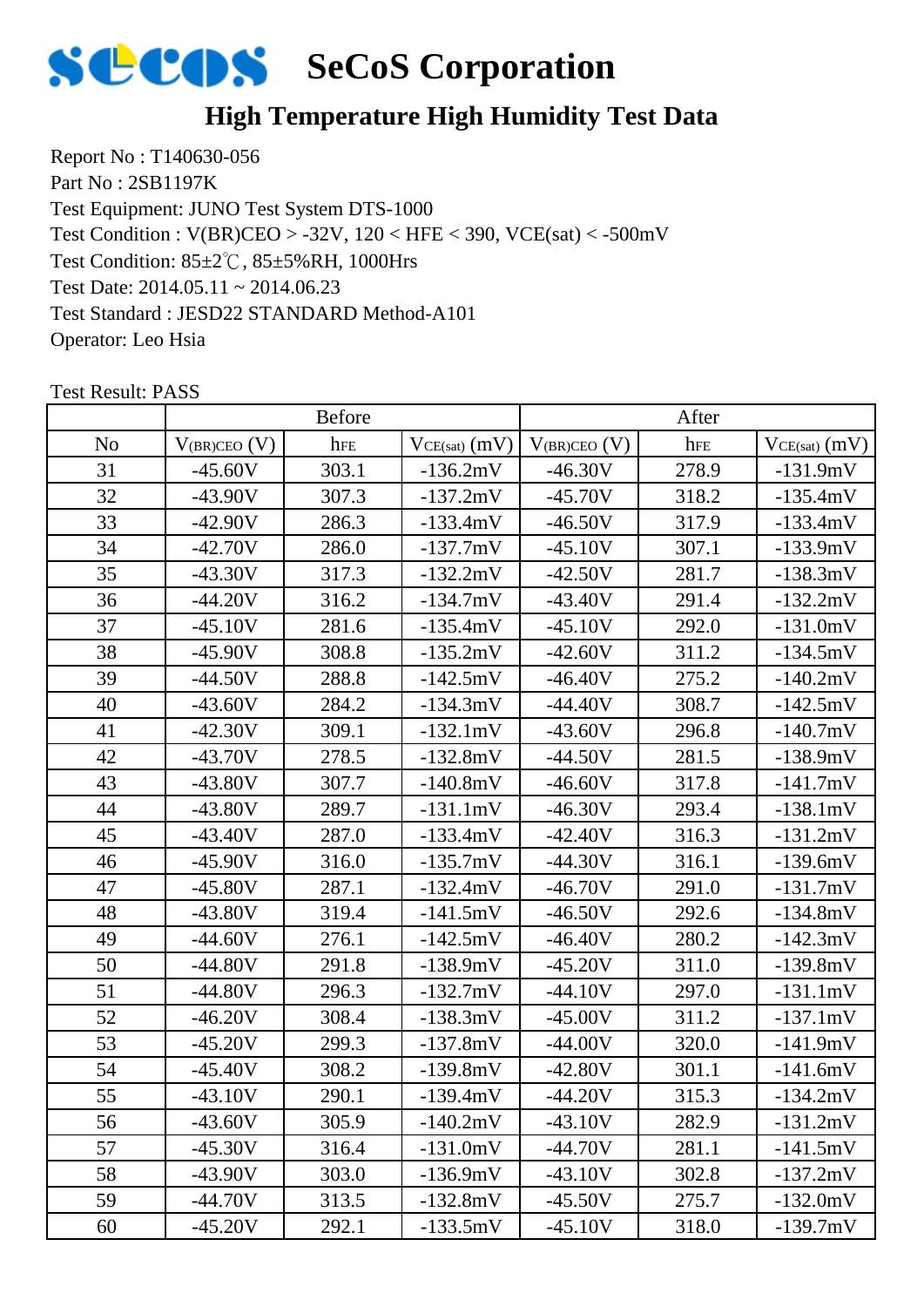

## **High Temperature High Humidity Test Data**

Report No : T140630-056 Part No : 2SB1197K Test Equipment: JUNO Test System DTS-1000 Test Condition: 85±2℃, 85±5%RH, 1000Hrs Test Date: 2014.05.11 ~ 2014.06.23 Test Standard : JESD22 STANDARD Method-A101 Operator: Leo Hsia Test Condition : V(BR)CEO > -32V, 120 < HFE < 390, VCE(sat) < -500mV

|                |                   | <b>Before</b> |                   |                   | After |                   |
|----------------|-------------------|---------------|-------------------|-------------------|-------|-------------------|
| N <sub>o</sub> | $V_{(BR)CEO} (V)$ | hFE           | $VCE(sat)$ $(mV)$ | $V_{(BR)CEO} (V)$ | hFE   | $VCE(sat)$ $(mV)$ |
| 61             | $-42.50V$         | 281.8         | $-136.8mV$        | $-42.30V$         | 297.3 | $-132.7mV$        |
| 62             | $-45.00V$         | 296.6         | $-131.2mV$        | $-42.70V$         | 300.9 | $-135.8mV$        |
| 63             | $-44.40V$         | 299.0         | $-131.8mV$        | $-46.50V$         | 305.3 | $-142.4mV$        |
| 64             | $-45.40V$         | 277.3         | $-134.4mV$        | $-44.20V$         | 307.7 | $-132.6mV$        |
| 65             | $-45.10V$         | 319.8         | $-134.6mV$        | $-45.90V$         | 313.3 | $-131.6mV$        |
| 66             | $-42.70V$         | 297.1         | $-133.9mV$        | $-42.50V$         | 301.7 | $-136.5mV$        |
| 67             | $-45.50V$         | 290.7         | $-132.3mV$        | $-42.50V$         | 311.5 | $-132.4mV$        |
| 68             | $-42.80V$         | 296.2         | $-131.6mV$        | $-46.20V$         | 287.1 | $-137.1mV$        |
| 69             | $-43.50V$         | 306.1         | $-137.8mV$        | $-42.30V$         | 299.5 | $-136.5mV$        |
| 70             | $-45.30V$         | 314.8         | $-137.6mV$        | $-45.80V$         | 310.8 | $-135.1mV$        |
| 71             | $-45.80V$         | 315.5         | $-131.7mV$        | $-45.20V$         | 276.4 | $-133.0mV$        |
| 72             | $-46.60V$         | 309.9         | $-142.5mV$        | $-45.20V$         | 275.6 | $-132.6mV$        |
| 73             | $-43.90V$         | 298.3         | $-132.3mV$        | $-44.60V$         | 285.7 | $-141.9mV$        |
| 74             | $-44.80V$         | 287.0         | $-140.4mV$        | $-45.60V$         | 304.9 | $-136.2mV$        |
| 75             | $-44.30V$         | 291.0         | $-136.7mV$        | $-43.30V$         | 319.6 | $-142.2mV$        |
| 76             | $-43.00V$         | 300.8         | $-133.7mV$        | $-43.90V$         | 275.3 | $-136.6mV$        |
| 77             | $-43.30V$         | 298.6         | $-141.9mV$        | $-43.40V$         | 307.1 | $-132.4mV$        |

Test Result: PASS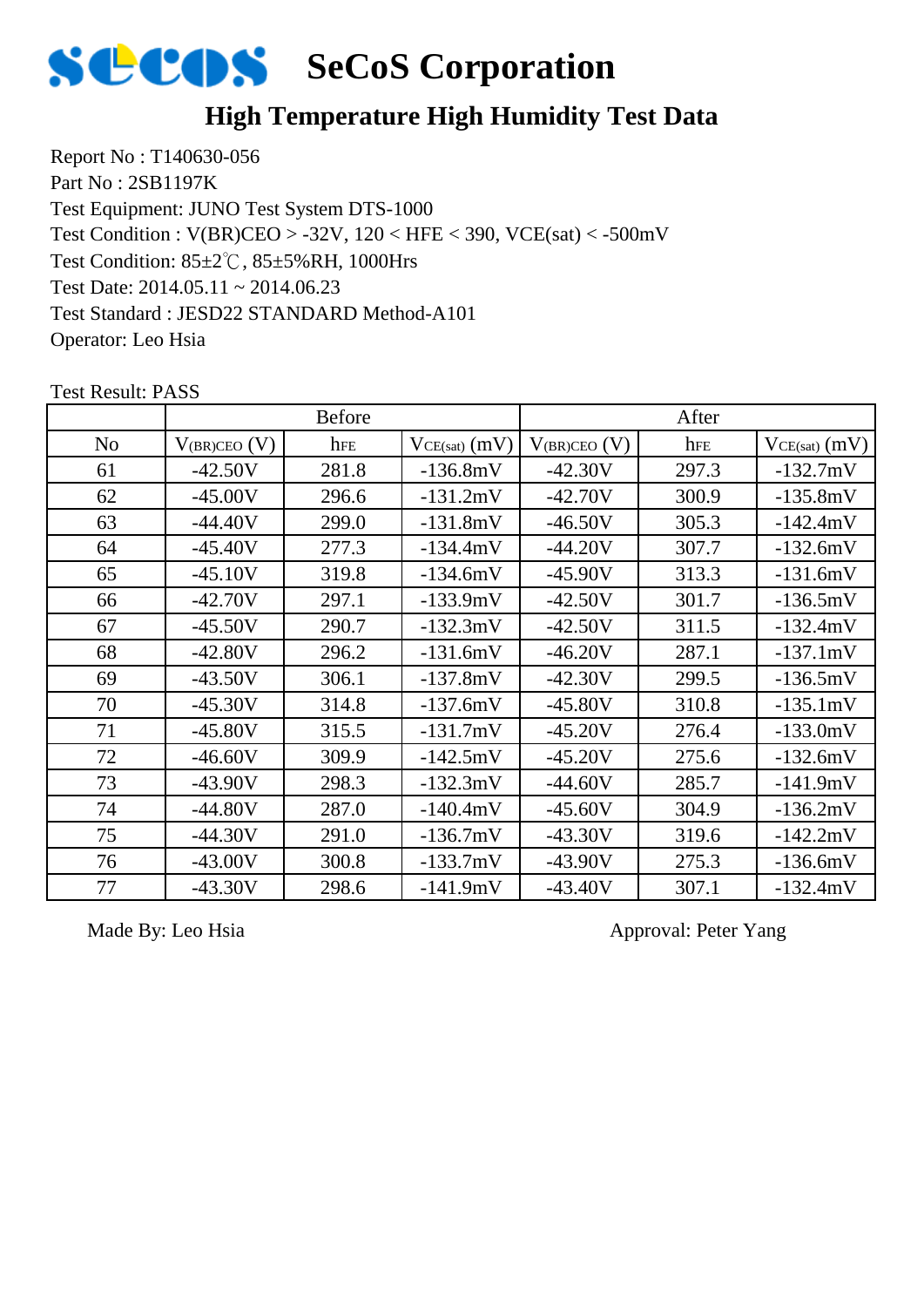

## **High Temper High Humidity Reverse Bies Test Data**

Report No : T140630-056 Part No : 2SB1197K Test Equipment: JUNO Test System DTS-1000 Test Condition: 85±2℃, 85±5%RH, 1000Hrs Test Date: 2014.05.11 ~ 2014.06.23 Test Standard : JESD22 STANDARD Method-A101 Operator: Leo Hsia Test Condition : V(BR)CEO > -32V, 120 < HFE < 390, VCE(sat) < -500mV

|                | <b>Before</b>     |       |                   | After               |       |                   |
|----------------|-------------------|-------|-------------------|---------------------|-------|-------------------|
| N <sub>o</sub> | $V_{(BR)CEO} (V)$ | hFE   | $VCE(sat)$ $(mV)$ | $V_{(BR)CEO}$ $(V)$ | hFE   | $VCE(sat)$ $(mV)$ |
| 1              | $-43.20V$         | 280.7 | $-134.9mV$        | $-46.60V$           | 316.3 | $-131.6mV$        |
| $\overline{2}$ | $-45.70V$         | 283.7 | $-132.0mV$        | $-44.20V$           | 314.1 | $-133.0mV$        |
| 3              | $-43.80V$         | 292.7 | $-141.2mV$        | $-46.00V$           | 282.5 | $-137.9mV$        |
| $\overline{4}$ | $-42.80V$         | 275.8 | $-139.4mV$        | $-43.10V$           | 318.6 | $-131.0mV$        |
| 5              | $-44.40V$         | 278.3 | $-140.5mV$        | $-45.60V$           | 290.5 | $-142.4mV$        |
| 6              | $-43.00V$         | 295.6 | $-137.7mV$        | $-43.50V$           | 315.0 | $-131.7mV$        |
| $\tau$         | $-43.70V$         | 304.2 | $-139.9mV$        | $-43.40V$           | 281.5 | $-137.4mV$        |
| 8              | $-45.80V$         | 291.5 | $-131.5mV$        | $-45.20V$           | 296.8 | $-137.6mV$        |
| 9              | $-43.40V$         | 290.5 | $-139.3mV$        | $-45.10V$           | 295.7 | $-132.9mV$        |
| 10             | $-42.70V$         | 288.1 | $-142.2mV$        | $-45.90V$           | 318.7 | $-139.9mV$        |
| 11             | $-44.90V$         | 277.0 | $-131.0mV$        | $-43.60V$           | 279.3 | $-134.3mV$        |
| 12             | $-43.10V$         | 315.7 | $-139.0mV$        | $-46.10V$           | 308.7 | $-137.2mV$        |
| 13             | $-42.70V$         | 276.4 | $-142.3mV$        | $-46.20V$           | 282.4 | $-131.0mV$        |
| 14             | $-45.20V$         | 300.5 | $-135.5mV$        | $-42.80V$           | 302.8 | $-139.6mV$        |
| 15             | $-42.40V$         | 282.0 | $-134.7mV$        | $-45.00V$           | 305.0 | $-142.7mV$        |
| 16             | $-44.50V$         | 283.8 | $-131.1mV$        | $-46.20V$           | 311.7 | $-139.9mV$        |
| 17             | $-46.00V$         | 275.4 | $-133.3mV$        | $-42.50V$           | 296.1 | $-142.7mV$        |
| 18             | $-45.10V$         | 310.6 | $-139.7mV$        | $-44.40V$           | 291.3 | $-138.2mV$        |
| 19             | $-46.70V$         | 276.2 | $-135.9mV$        | $-43.10V$           | 318.2 | $-140.1mV$        |
| 20             | $-44.80V$         | 291.9 | $-134.6mV$        | $-45.50V$           | 285.6 | $-137.3mV$        |
| 21             | $-45.50V$         | 282.1 | $-136.5mV$        | $-45.90V$           | 284.1 | $-137.4mV$        |
| 22             | $-46.00V$         | 315.4 | $-137.7mV$        | $-43.30V$           | 295.0 | $-138.1mV$        |
| 23             | $-44.40V$         | 313.6 | $-140.1mV$        | $-42.40V$           | 314.4 | $-132.4mV$        |
| 24             | $-46.20V$         | 312.7 | $-131.6mV$        | -44.60V             | 284.5 | $-141.6mV$        |
| 25             | -43.40V           | 298.8 | $-136.8mV$        | $-44.50V$           | 313.1 | $-143.0mV$        |
| 26             | $-46.60V$         | 316.5 | $-131.9mV$        | $-45.00V$           | 289.8 | $-132.9mV$        |
| 27             | $-42.90V$         | 315.1 | $-137.0mV$        | $-45.70V$           | 315.6 | $-131.1mV$        |
| 28             | $-46.40V$         | 282.2 | $-136.3mV$        | $-42.70V$           | 294.4 | $-138.5mV$        |
| 29             | $-45.00V$         | 299.3 | $-137.6mV$        | $-43.50V$           | 318.8 | $-132.6mV$        |
| 30             | $-43.80V$         | 300.9 | $-143.0mV$        | $-45.20V$           | 290.4 | $-142.5mV$        |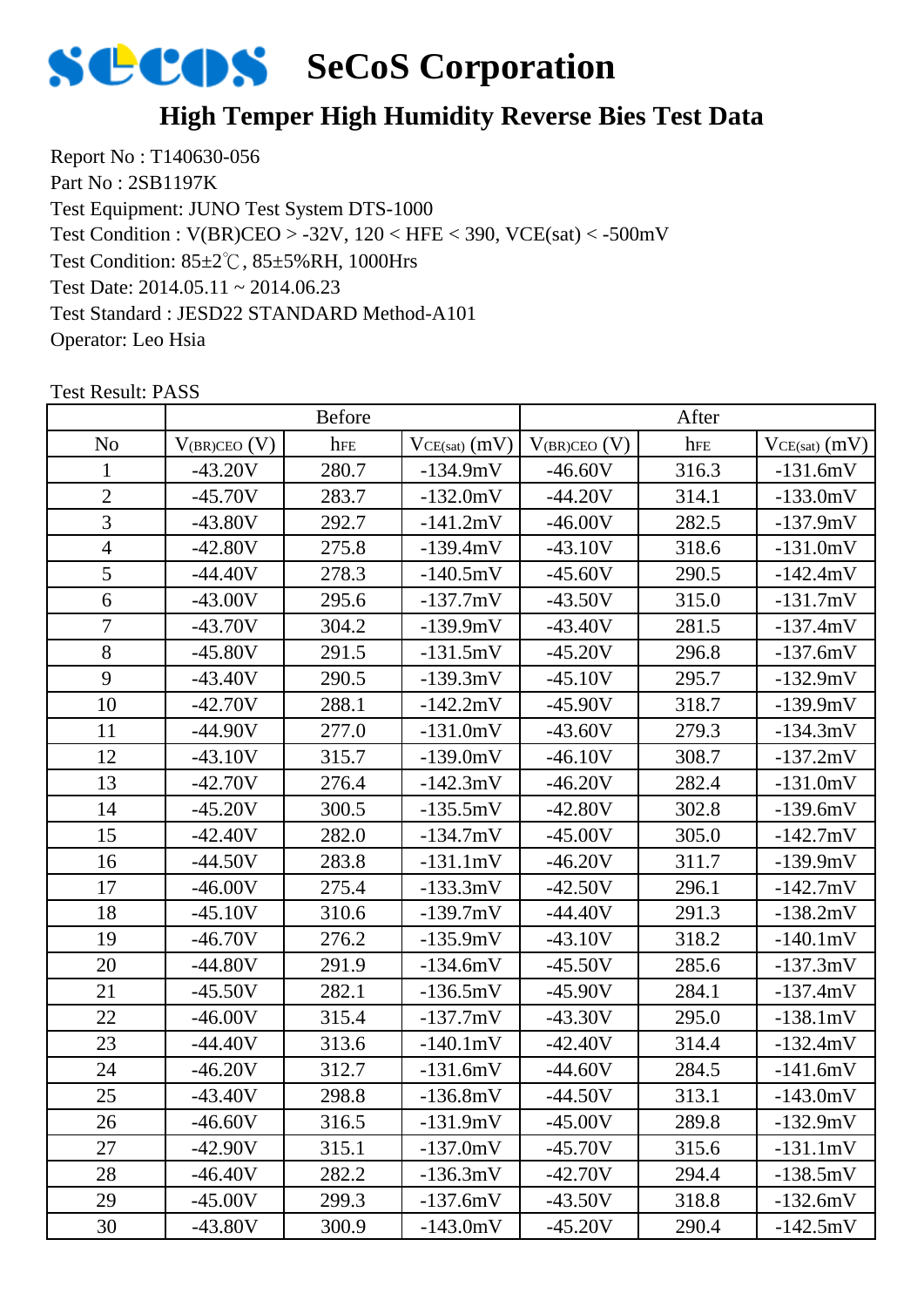

## **High Temper High Humidity Reverse Bies Test Data**

Report No : T140630-056 Part No : 2SB1197K Test Equipment: JUNO Test System DTS-1000 Test Condition: 85±2℃, 85±5%RH, 1000Hrs Test Date: 2014.05.11 ~ 2014.06.23 Test Standard : JESD22 STANDARD Method-A101 Operator: Leo Hsia Test Condition : V(BR)CEO > -32V, 120 < HFE < 390, VCE(sat) < -500mV

|                | <b>Before</b>     |       |                   | After               |       |                   |
|----------------|-------------------|-------|-------------------|---------------------|-------|-------------------|
| N <sub>o</sub> | $V_{(BR)CEO} (V)$ | hFE   | $VCE(sat)$ $(mV)$ | $V_{(BR)CEO}$ $(V)$ | hFE   | $VCE(sat)$ $(mV)$ |
| 31             | $-43.50V$         | 319.9 | $-135.2mV$        | $-43.20V$           | 301.6 | $-137.5mV$        |
| 32             | $-45.20V$         | 279.0 | $-141.2mV$        | $-44.40V$           | 296.5 | $-134.1mV$        |
| 33             | $-46.40V$         | 292.5 | $-139.9mV$        | $-42.30V$           | 319.2 | $-133.4mV$        |
| 34             | $-46.30V$         | 286.8 | $-136.8mV$        | $-46.10V$           | 287.1 | $-138.4mV$        |
| 35             | $-42.70V$         | 293.2 | $-135.3mV$        | $-44.20V$           | 304.3 | $-132.0mV$        |
| 36             | $-44.80V$         | 314.1 | $-136.1mV$        | $-44.80V$           | 318.0 | $-138.1mV$        |
| 37             | $-42.30V$         | 292.3 | $-132.1mV$        | $-46.40V$           | 294.8 | $-139.0mV$        |
| 38             | $-45.10V$         | 288.3 | $-135.7mV$        | $-43.30V$           | 313.7 | $-136.9mV$        |
| 39             | $-44.50V$         | 307.6 | $-140.8mV$        | $-45.90V$           | 301.0 | $-132.5mV$        |
| 40             | $-42.60V$         | 306.5 | $-135.1mV$        | $-43.80V$           | 318.9 | $-142.1mV$        |
| 41             | $-43.00V$         | 302.0 | $-133.8mV$        | $-45.40V$           | 308.1 | $-131.9mV$        |
| 42             | $-43.60V$         | 312.4 | $-135.3mV$        | $-43.40V$           | 304.4 | $-136.2mV$        |
| 43             | $-43.30V$         | 285.0 | $-131.0mV$        | $-45.60V$           | 308.1 | $-133.8mV$        |
| 44             | $-43.30V$         | 318.3 | $-137.4mV$        | $-45.00V$           | 302.6 | $-131.7mV$        |
| 45             | $-42.70V$         | 314.2 | $-142.2mV$        | $-43.50V$           | 281.5 | $-131.0mV$        |
| 46             | $-43.50V$         | 277.0 | $-136.3mV$        | $-42.70V$           | 296.9 | $-133.6mV$        |
| 47             | $-43.30V$         | 287.5 | $-135.1mV$        | $-45.50V$           | 314.3 | $-141.2mV$        |
| 48             | $-46.30V$         | 284.6 | $-141.9mV$        | $-45.30V$           | 292.8 | $-132.6mV$        |
| 49             | $-43.40V$         | 289.0 | $-132.8mV$        | $-42.30V$           | 303.8 | $-136.8mV$        |
| 50             | $-43.80V$         | 305.3 | $-136.6mV$        | $-44.20V$           | 293.3 | $-137.6mV$        |
| 51             | $-46.10V$         | 300.4 | $-141.2mV$        | $-46.50V$           | 304.6 | $-133.2mV$        |
| 52             | $-43.10V$         | 304.7 | $-136.6mV$        | $-43.50V$           | 302.0 | $-138.0mV$        |
| 53             | $-44.80V$         | 305.0 | $-131.2mV$        | $-44.60V$           | 283.6 | $-138.0mV$        |
| 54             | $-43.10V$         | 277.9 | $-140.6mV$        | $-46.50V$           | 276.8 | $-141.4mV$        |
| 55             | -45.70V           | 294.0 | -141.0mV          | $-46.60V$           | 306.3 | $-140.5mV$        |
| 56             | $-44.00V$         | 276.9 | $-131.2mV$        | $-44.30V$           | 286.5 | $-139.3mV$        |
| 57             | $-42.50V$         | 317.8 | $-131.9mV$        | $-42.50V$           | 276.0 | $-137.9mV$        |
| 58             | $-42.90V$         | 302.0 | $-135.9mV$        | $-42.40V$           | 294.5 | $-139.8mV$        |
| 59             | $-45.70V$         | 313.5 | $-139.8mV$        | $-43.80V$           | 306.4 | $-137.7mV$        |
| 60             | $-42.60V$         | 304.8 | $-140.4mV$        | $-46.40V$           | 288.3 | $-139.8mV$        |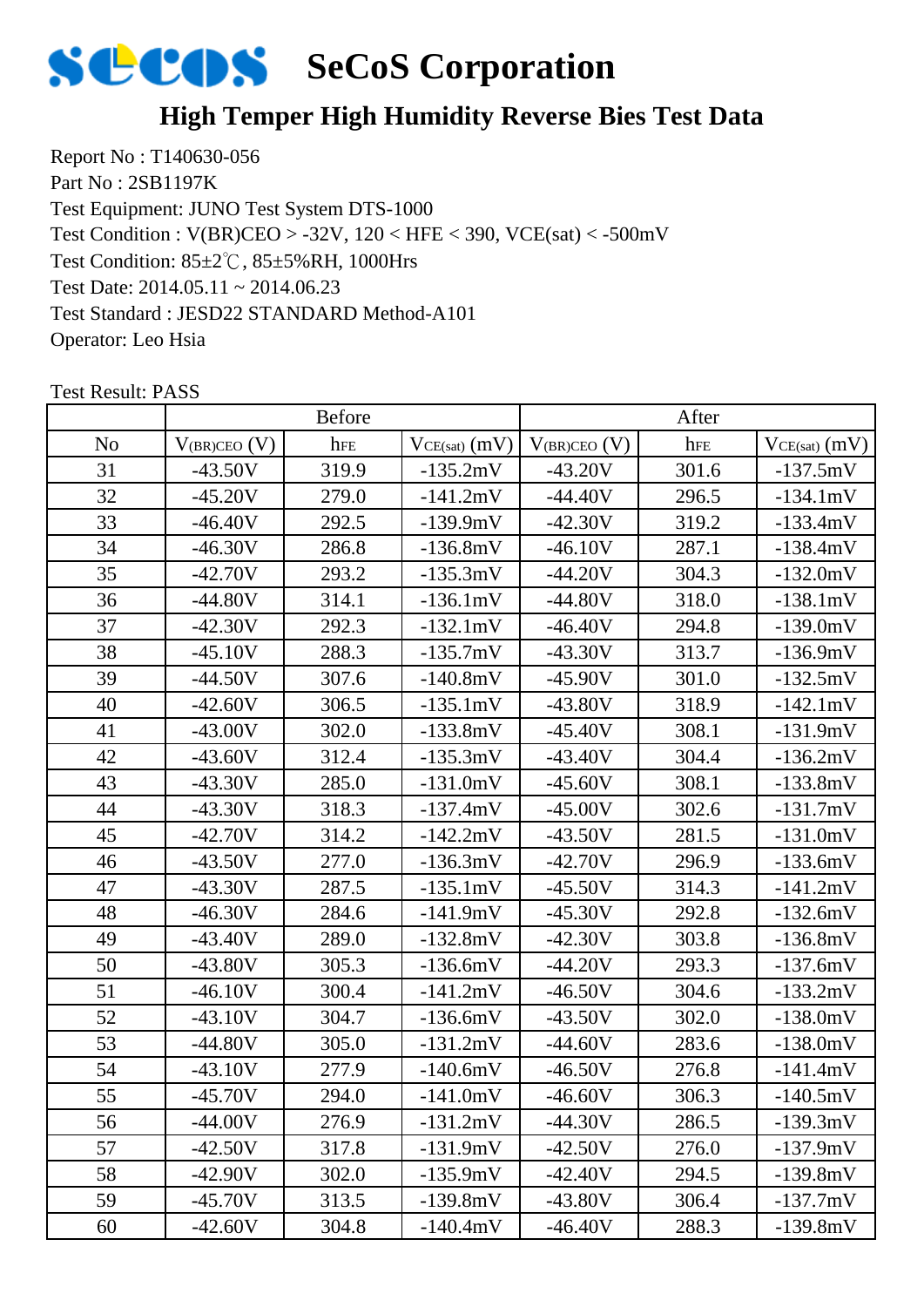

## **High Temper High Humidity Reverse Bies Test Data**

Report No : T140630-056 Part No : 2SB1197K Test Equipment: JUNO Test System DTS-1000 Test Condition: 85±2℃, 85±5%RH, 1000Hrs Test Date: 2014.05.11 ~ 2014.06.23 Test Standard : JESD22 STANDARD Method-A101 Operator: Leo Hsia Test Condition : V(BR)CEO > -32V, 120 < HFE < 390, VCE(sat) < -500mV

|    |                   | <b>Before</b> |                   |                   | After |                   |
|----|-------------------|---------------|-------------------|-------------------|-------|-------------------|
| No | $V_{(BR)CEO}$ (V) | hFE           | $VCE(sat)$ $(mV)$ | $V_{(BR)CEO} (V)$ | hFE   | $VCE(sat)$ $(mV)$ |
| 61 | $-45.20V$         | 301.4         | $-139.9mV$        | $-46.60V$         | 309.4 | $-132.4mV$        |
| 62 | $-43.70V$         | 300.2         | $-136.3mV$        | $-46.50V$         | 303.8 | $-140.3mV$        |
| 63 | $-44.60V$         | 295.4         | $-142.6mV$        | $-44.00V$         | 284.1 | $-141.4mV$        |
| 64 | $-45.80V$         | 291.2         | $-141.5mV$        | $-46.50V$         | 301.0 | $-138.7mV$        |
| 65 | $-43.10V$         | 281.9         | $-133.6mV$        | $-45.60V$         | 298.2 | $-141.9mV$        |
| 66 | $-44.10V$         | 277.1         | $-132.6mV$        | $-44.40V$         | 284.2 | $-141.2mV$        |
| 67 | $-45.60V$         | 284.3         | $-142.5mV$        | $-42.70V$         | 319.4 | $-131.1mV$        |
| 68 | $-44.20V$         | 284.3         | $-135.5mV$        | $-46.50V$         | 287.5 | $-134.3mV$        |
| 69 | $-45.00V$         | 292.2         | $-134.2mV$        | $-46.00V$         | 290.1 | $-131.9mV$        |
| 70 | $-45.90V$         | 304.5         | $-135.3mV$        | $-42.40V$         | 288.7 | $-132.9mV$        |
| 71 | $-42.80V$         | 279.0         | $-137.1mV$        | $-44.40V$         | 278.0 | $-134.4mV$        |
| 72 | $-42.50V$         | 313.5         | $-132.3mV$        | $-44.20V$         | 309.5 | $-136.5mV$        |
| 73 | $-43.60V$         | 296.8         | $-139.1mV$        | $-43.20V$         | 308.6 | $-142.1mV$        |
| 74 | $-42.70V$         | 297.8         | $-133.5mV$        | $-43.70V$         | 318.4 | $-132.3mV$        |
| 75 | $-45.70V$         | 308.5         | $-134.1mV$        | $-46.20V$         | 304.9 | $-134.9mV$        |
| 76 | $-42.90V$         | 293.6         | $-139.7mV$        | $-46.10V$         | 306.4 | $-138.6mV$        |
| 77 | $-45.70V$         | 286.2         | $-133.1mV$        | $-44.60V$         | 317.1 | $-133.0mV$        |

Test Result: PASS